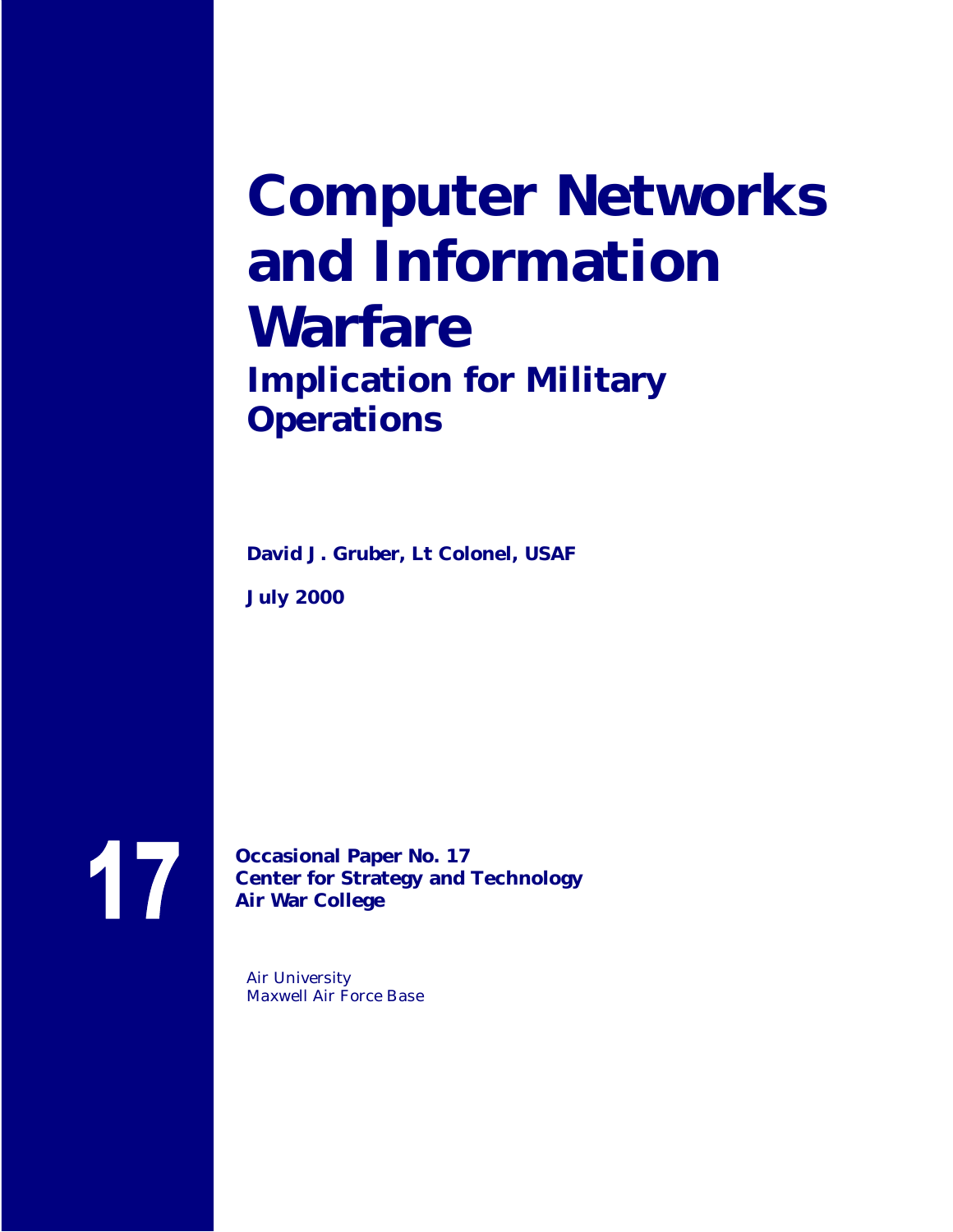# **Computer Networks and Information Warfare: Implications for Military Operations**

by

David J. Gruber, Lt Col, USAF

July 2000 Occasional Paper No. 17 Center for Strategy and Technology Air War College

Air University Maxwell Air Force Base, Alabama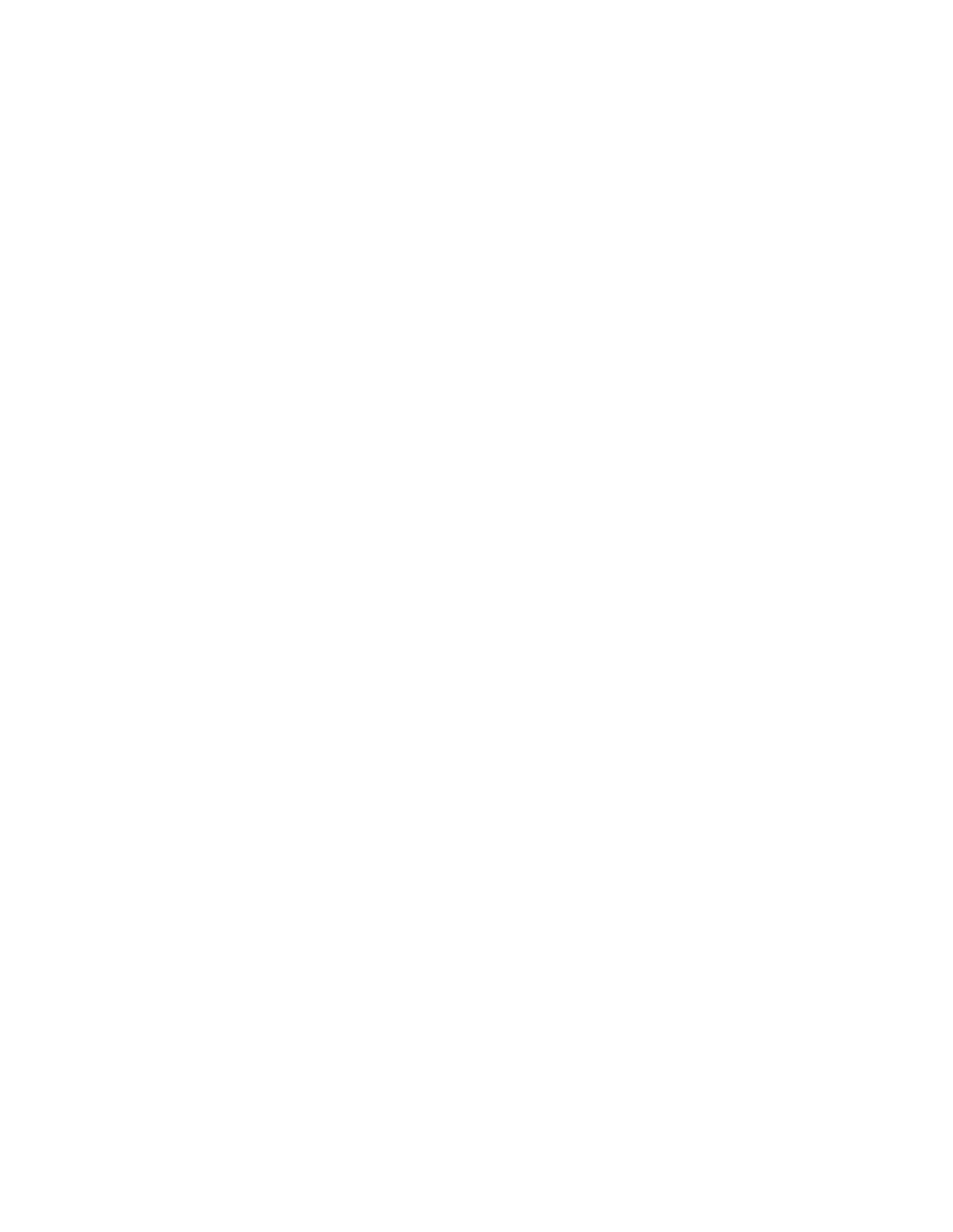# **Computer Networks and Information**

# **Warfare: Implications for Military Operations**

David J. Gruber, Lt Col, USAF

#### July 2000

The Occasional Papers series was established by the Center for Strategy and Technology as a forum for research on topics that reflect long-term strategic thinking about technology and its implications for U.S. national security. Copies of No. 17 in this series are available from the Center for Strategy and Technology, Air War College, 325 Chennault Circle, Maxwell AFB, Montgomery, Alabama 36112. The fax number is (334) 953-1988; phone (334) 953-2985.

> Occasional Paper No. 17 Center for Strategy and Technology Air War College

Air University Maxwell Air Force Base, Alabama 36112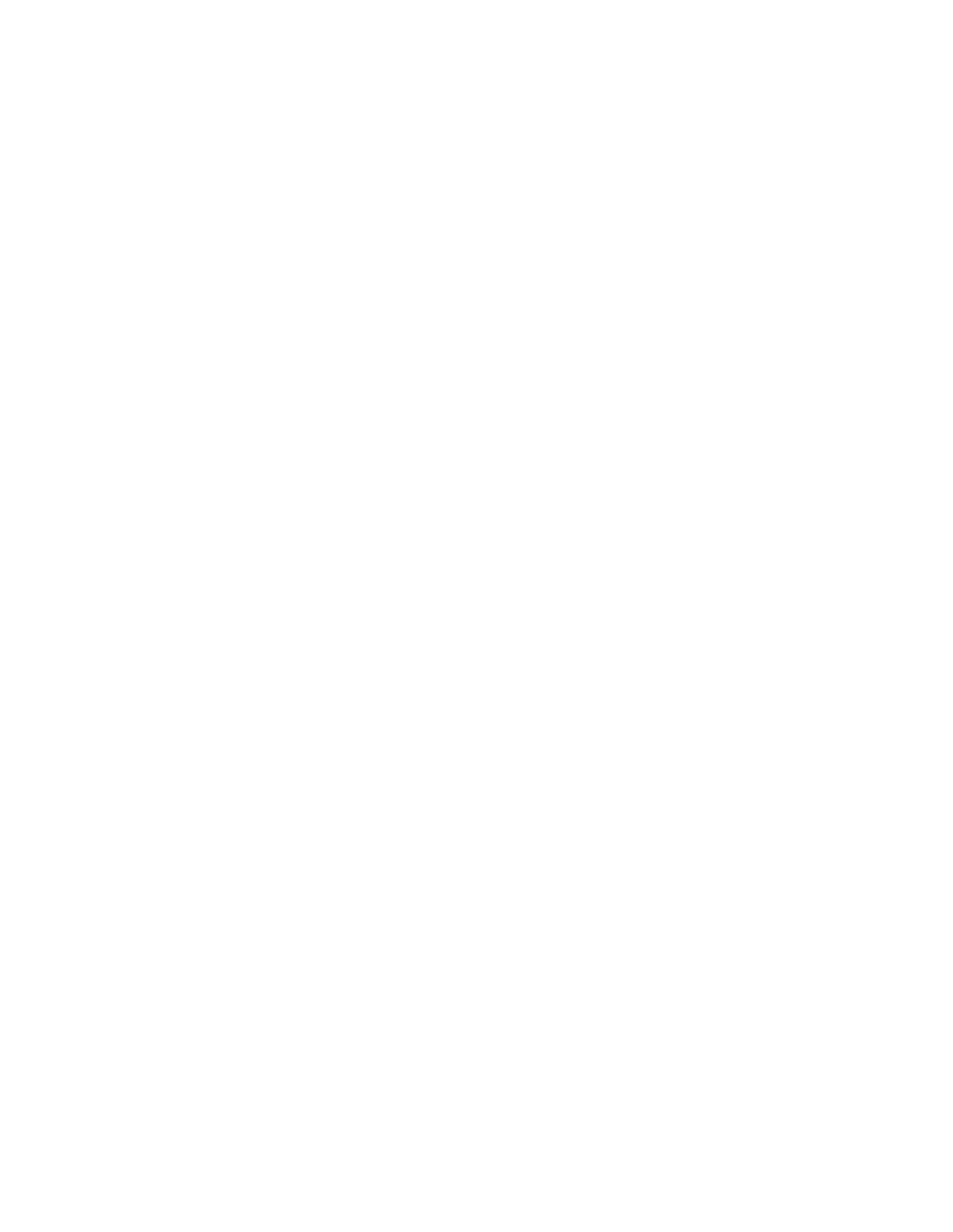# Contents Page

| IV. Expeditionary Air Force and Information Networks 17 |  |
|---------------------------------------------------------|--|
|                                                         |  |
|                                                         |  |
|                                                         |  |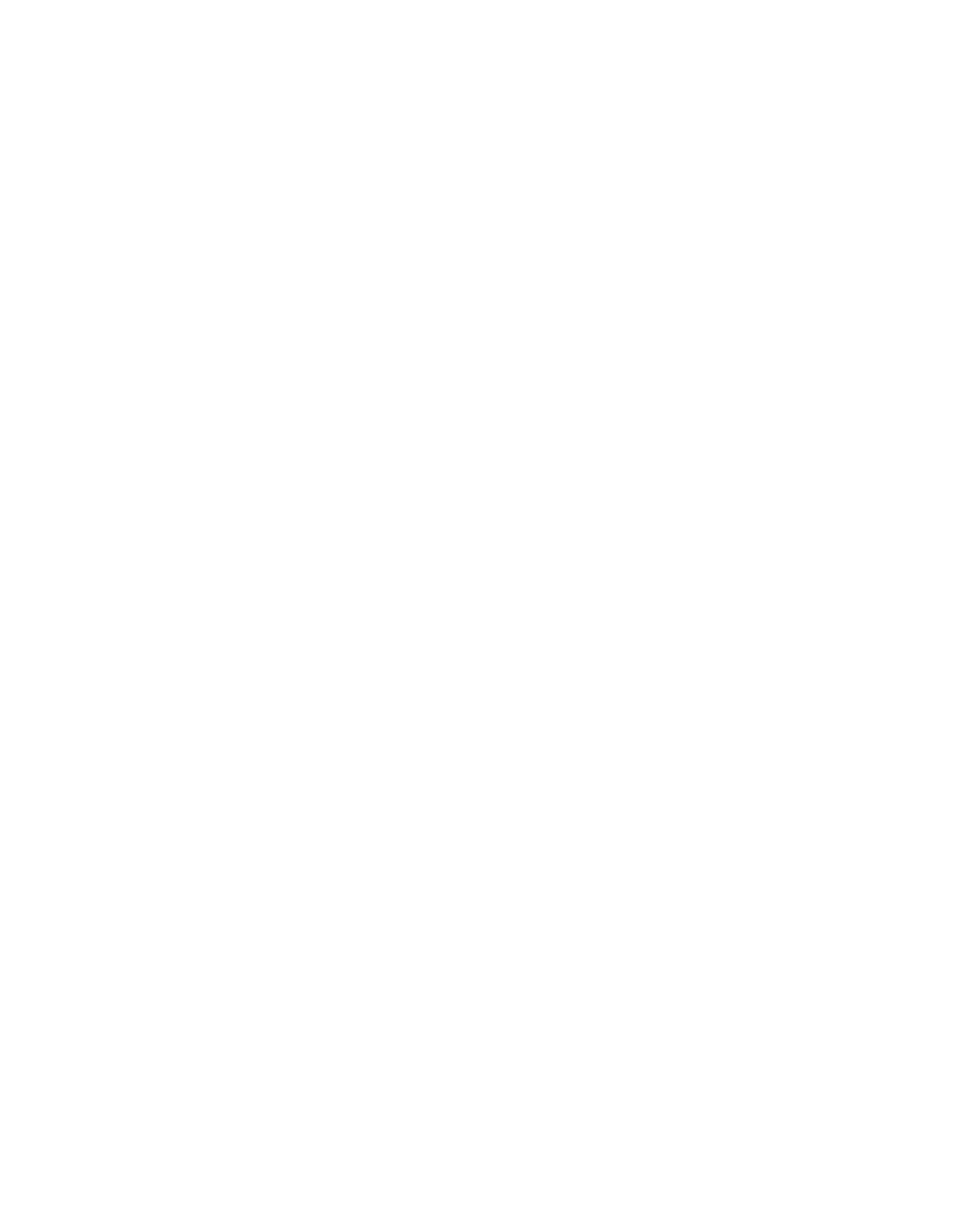# **Disclaimer**

The views expressed in this publication are those of the author and do not reflect the official policy or position of the Department of Defense, the United States Government, or of the Air War College.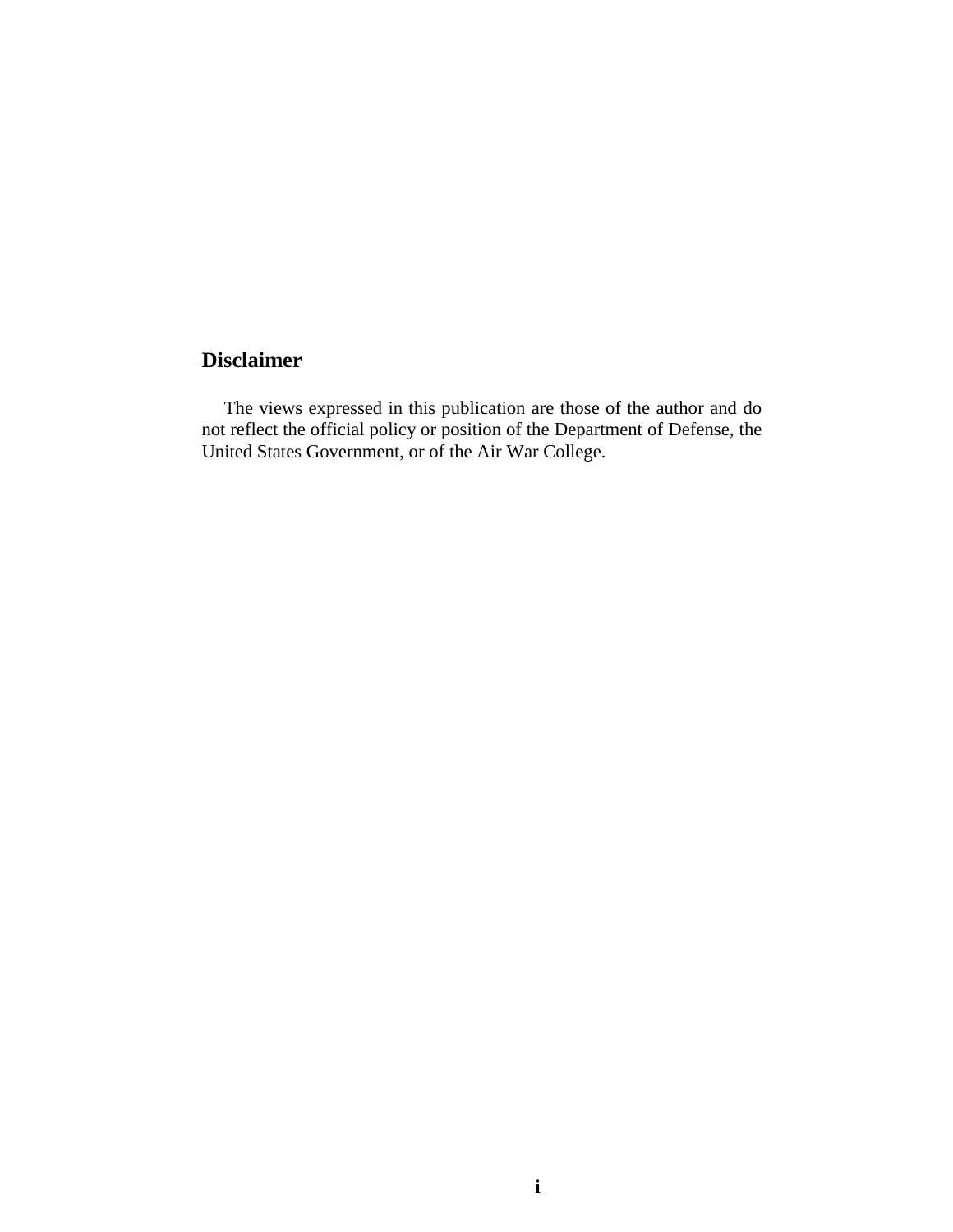#### **The Author**

Lieutenant Colonel David Gruber, USAF, is an electrical engineer who has spent his career in communications and computer positions. Prior to attending the Air War College, he was the Chief of Networks for Air Combat Command, where he was responsible for the design, installation, operation, and funding of classified and unclassified computer networks at numerous Air Force bases. He was instrumental in fielding the Defense Message System and developing the tactics, techniques, and procedures for network operations throughout the Air Force. He also designed and fielded networks in support of multiple expeditionary force deployments throughout Southwest Asia. While in command of the Communications Squadron at Moody AFB, Georgia from 1994 to 1996, he developed the operational plans and deployed support for the Air Force's first Air Expeditionary Force. Earlier, Lieutenant Colonel Gruber served as the communications engineer supporting the Chairman of the Joint Chiefs of Staff, the communications design engineer for the Next Generation Weather Radar (NEXRAD), and as a satellite earth station installation engineer. He has published articles on the command and control of Air Expeditionary Forces and Cyber Attacks. Lieutenant Colonel Gruber received his BSEE from the US Air Force Academy and a Master of Science in Systems Management from the University of Southern California. He has attended Squadron Officer School, the Army Command and General Staff College, and the Air War College.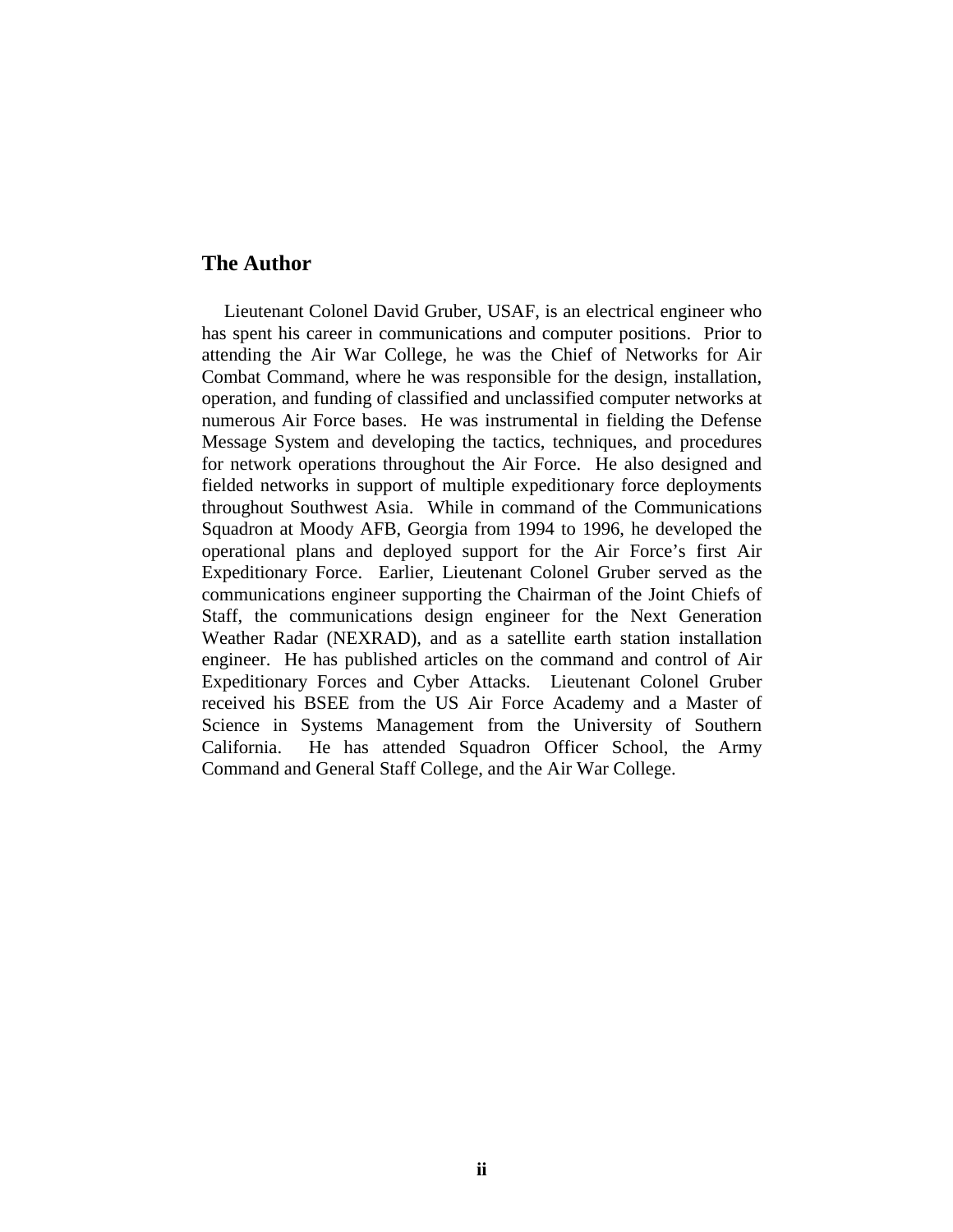#### **Preface**

The growing need for computer network defense is critical to the ability of the U.S. military to conduct operations, but there is no general understanding or or agreement on the meaning of the term. The first step in building a consensus is to gain a common view of how information has grown into a critical component that directly affects the conduct of military operations. Given discussions about the concepts of network warfare and cyberspace, the U.S. military needs is a framework for describing cyberspace and computer network defense.

One analogy is that of airspace management, in which the roles and responsibilities of the Federal Aviation Administration, NORAD, and the National Weather Service in managing and protecting airspace provide a framework for describing the roles and responsibilities of network operation centers, network defense centers, and the Defense Information Systems Agency in managing and protecting cyberspace. With this construct, the operations, intelligence, and communications communities within the U.S. Air Force will be able to coordinate their efforts to improve computer network defense in an age when the U.S. military depends on information for the conduct of military operations.

The U.S. Force, with its emphasis on global reach, global power, and global command and control, has grown to become highly dependent on the flow of information to combat and support units. The problem, however, is that the U.S. Air Force view on information operations and especially the concept of defensive counterinformation that involves protecting those operations, does not provide an adequate concept for protecting that information. The present approach by the U.S. Air Force is to build insurmountable walls around its networks in order to prevent adversaries from threatening U.S. information systems. Since history is littered with examples in which fixed defenses failed, this strategy for defending information networks will not be effective.

This study argues that military organizations need to establish operational approaches to cyberspace, and that the current approach for organizing air operations provides a useful construct for thinking about this problem. In principle, air traffic controllers use a hierarchical organization to identify and track all aircraft that enter and leave a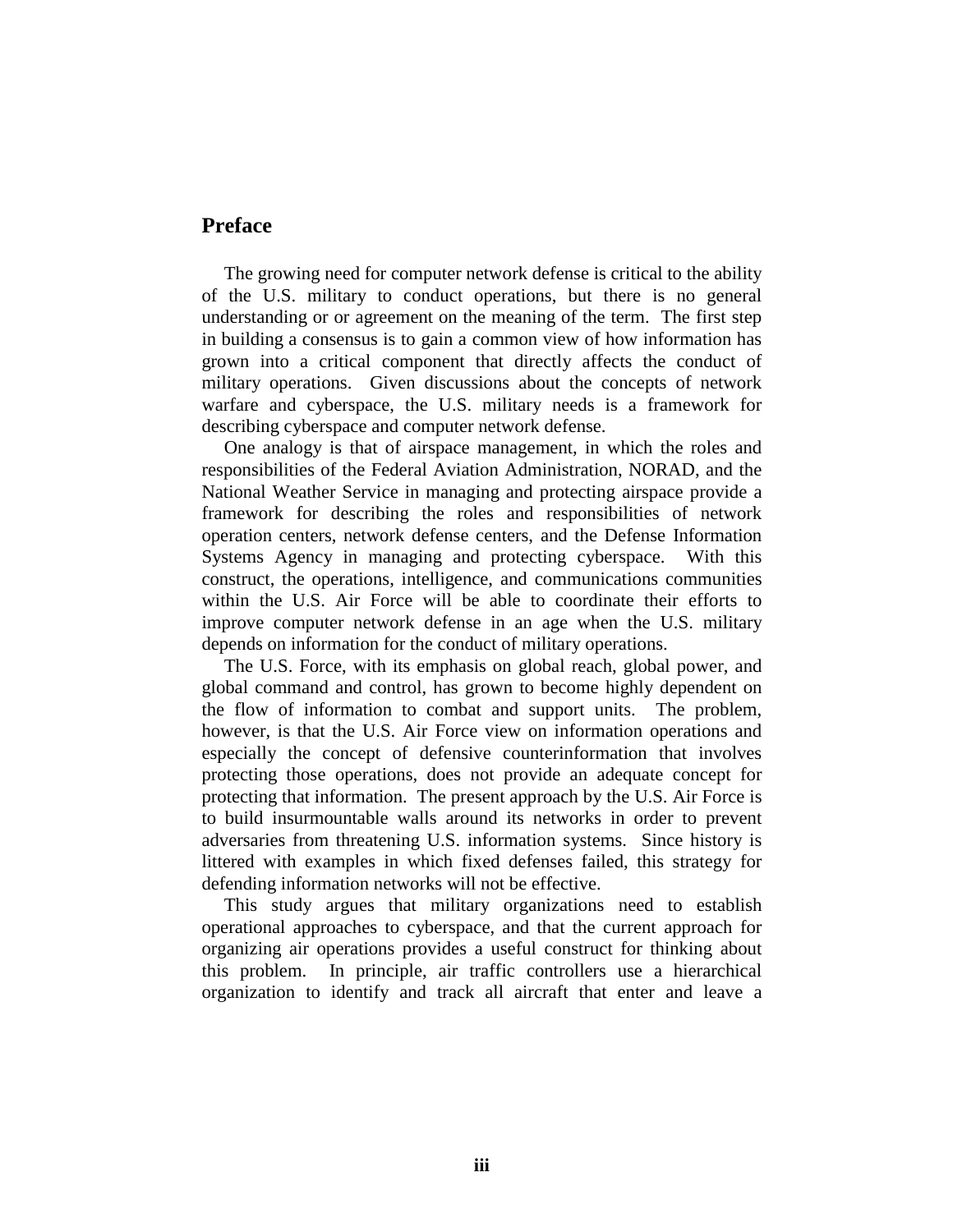controlled space. One group of controllers manages the airspace around airports, a second group is responsible for managing the air routes between airports, and a third group of controllers manages the airspace in hostile environments. At the same time, meteorologists also are involved in managing air traffic because when a severe storm threatens air routes or specific airfields, meteorologists work with the air controllers to re-route traffic.

An important function of air defense controllers is to monitor air traffic by searching for aircraft that do not belong in a particular location. When an unidentified aircraft is found, air defense controllers determine whether it is friendly or hostile, and if hostile, direct military aircraft to deal with the threat. Air superiority is derived from the ability to identify these vehicles and to prevent them from using airspace. The unifying element in managing friendly aircraft, monitoring the environment, and protecting against hostile aircraft is common situational awareness, which is a product of the information that is created by airport surveillance radar, intransit radar, and air defense radar. As a consequence, three communities with different functions work together to manage and protect airspace. It does not matter whether the airspace environment is benign, such as that over the United States, or hostile, as is the case when the Air Force engages in combat operations against an adversary. This model for managing airspace has important implications for computer network defense.

The current Air Force approach to computer network defense uses computer personnel to monitor network traffic as it enters protected areas. Like a virtual gate guard, these personnel attempt to differentiate good and bad traffic, and when bad traffic is detected, the computer personnel block it while allowing everything else to pass through the network. This model has several drawbacks. The first is that the only way to identify bad traffic is if it has been previously identified as such, which implies that an attack with a previously unknown code sequence will not be stopped if computer personnel do not recognize it.

Second, an attack on the computer network could be conducted with a legitimate code sequence by sending thousands of email. In this way, an attacker could prevent the receipt of legitimate email by sending thousands of electronic mail messages to that individual, which is comparable to mailing millions of empty envelopes to the same address. The problem is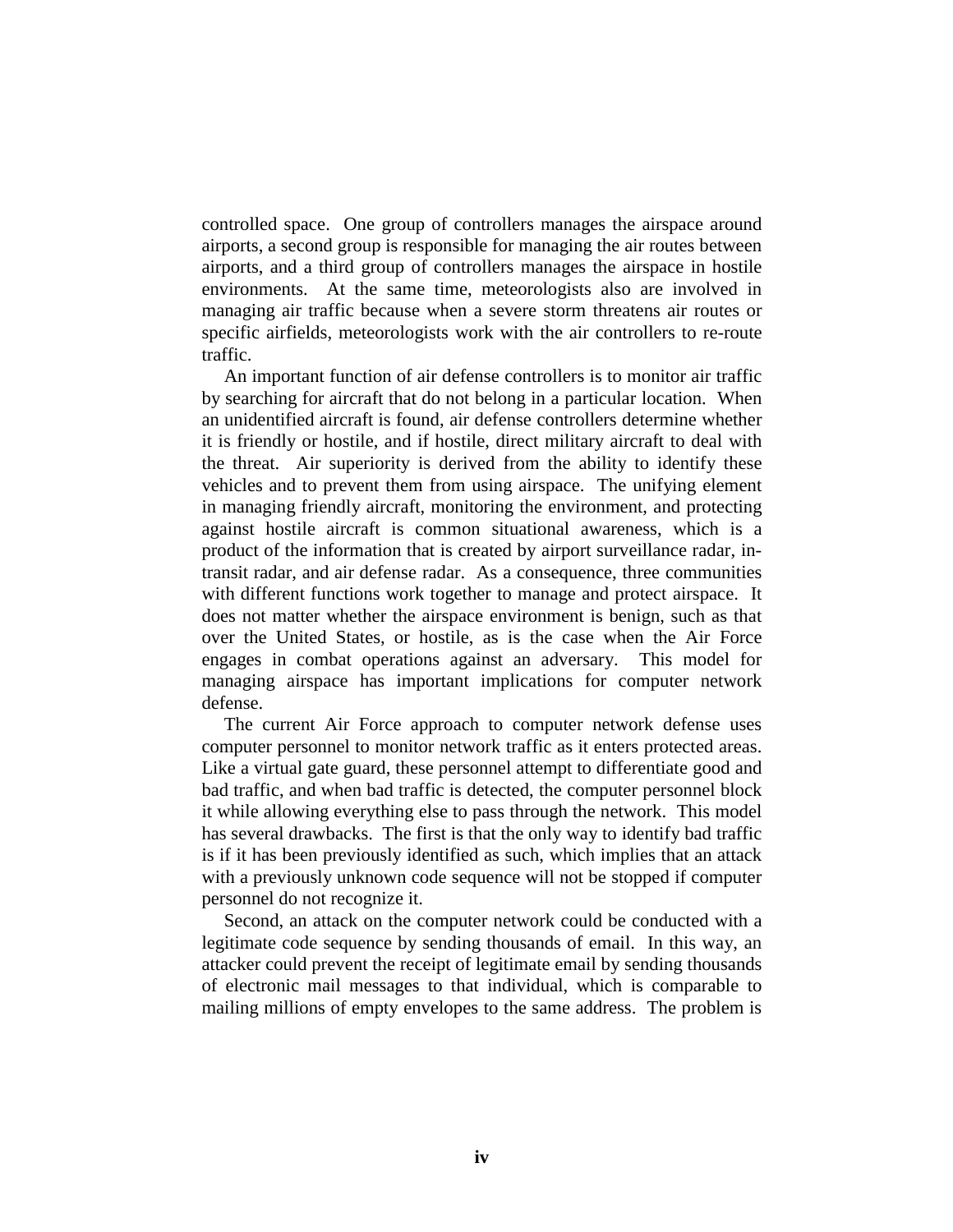that an electronic gate guard could not effectively stop this attack because each individual electronic mail message is legitimate, and the network personnel will have no idea whether the traffic is good or bad because the only purpose of these gates is to identify whether traffic reaches its intended destination.

The purpose of this study is to improve the understanding of the defense establishment of the growing importance on information networks in the U.S. military, with particular emphasis on the role of computer network defense in the U.S. Air Force.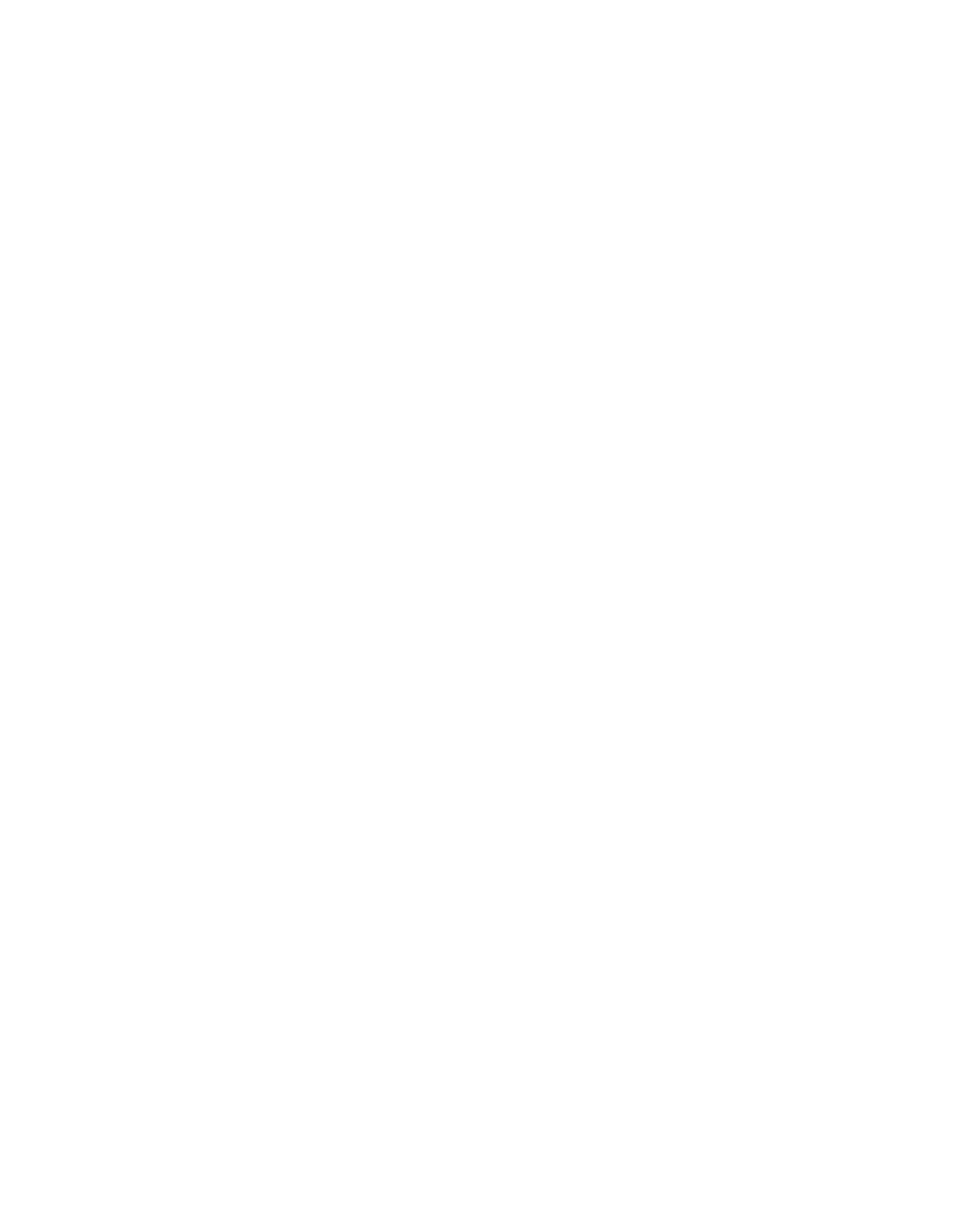#### **I. Introduction**

The ability to disrupt, disable, or create military effects with cyberattacks has gained increasing attention in the U.S. military. Unfortunately, the development of information warfare as an offensive tool raises concerns about the vulnerability of the United States, which is highly dependent upon the flow of information. The problem is that the United States may present a more lucrative set of targets for information attack than many of our potential enemies. As the President's Commission on Critical Infrastructure Protection argued, the United States is highly vulnerable to cyber-attacks against power grids, the banking system, and communications networks. This dependence upon information, which has profound advantages for the U.S. military, implies that the United States is vulnerable to an attack by determined adversaries and raises questions about the ability of the U.S. military to conduct combat operations.<sup>1</sup>

As exemplified by the Persian Gulf War, the U.S. Air Force had developed a systematic approach for attacking an adversary, which rested on defining a nation's wartime capability in terms of a system of systems. [2](#page-38-0)  With this approach, the U.S. military produced an air campaign that was so devastatingly effective that it prevented Iraq from continuing military action against Kuwait or even from defending itself against coalition attacks. By using military force to destroy Iraqi command and control information systems, these attacks blinded the Iraqi leadership and disrupted their ability to conduct synchronized combat operations. Not only did this lead to victories in every encounter with Iraqi military forces, but this degree of success against Iraq demonstrated the importance of information in military command and control and highlighted the vulnerability of the systems that carry this information.

These lessons reinforced the experiences learned in earlier contingencies by highlighting the growing importance of information in offensive and defensive operations. This realization was enshrined in U.S. military doctrine when General Shalikashvili, who was Chairman of the Joint Chiefs of Staff, identified "information superiority" as the critical element that would lead to military success[.3](#page-38-0) The Air Force believed that it was uniquely qualified for this mission, and claimed information superiority as one of its six core competencies.<sup>4</sup> When the Air Force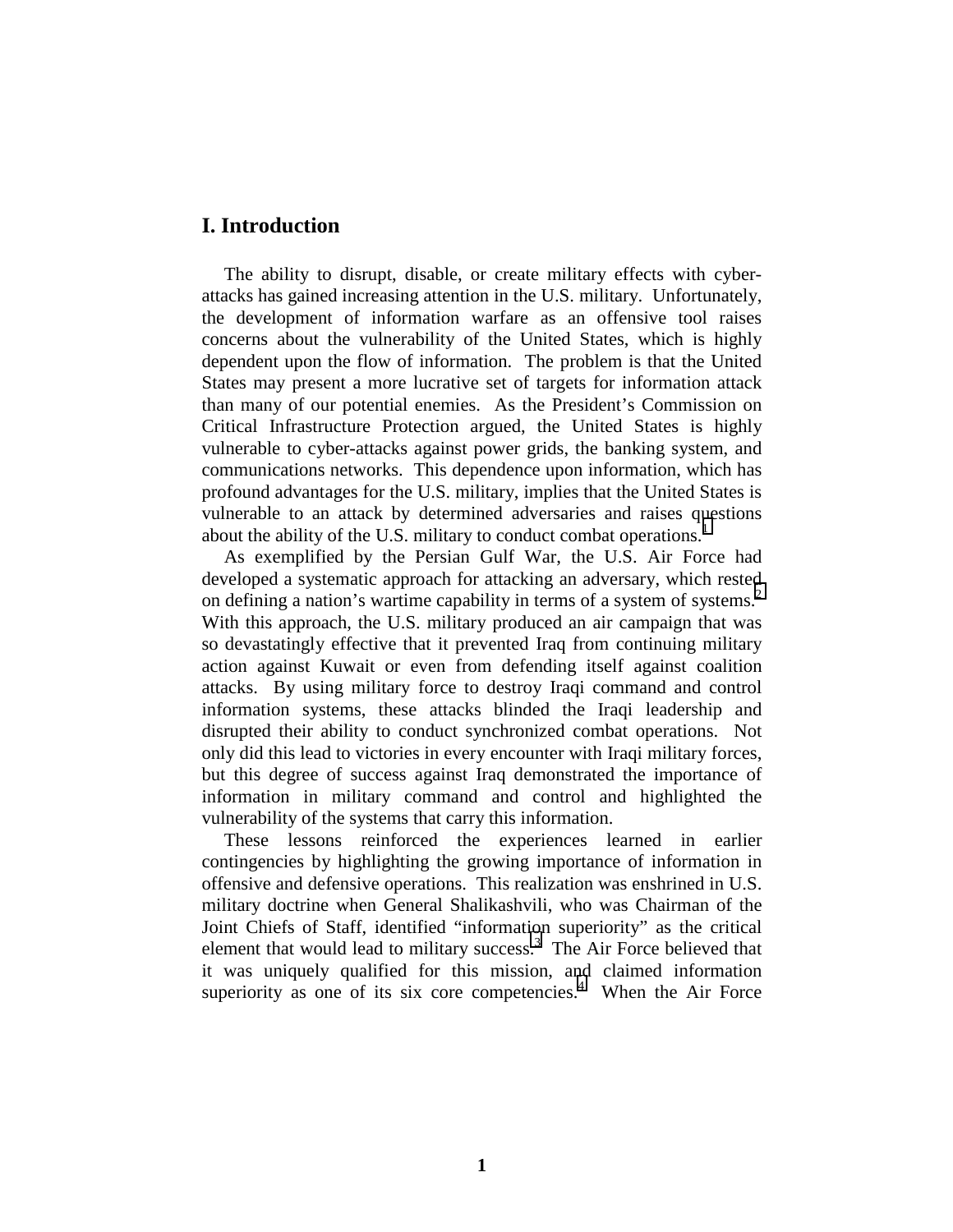published *Cornerstones of Information Warfare*, it argued that both offensive and defensive information operations are critical to the U.S. Air Force and the military services, and should be a central component of Air Force doctrine. [5](#page-38-0) 

The U.S. Air Force used similar terminology for information operations as it did for air power in general. The concept, according to air power theory, is that by destroying precisely defined targets, an adversary can be defeated without the need for the use of opposing armies.<sup>[6](#page-38-0)</sup> If a ground war is required, air power will weaken the enemy to the point where ground forces will be required to "mop up" enemy pockets of resistance and occupy enemy territory. The objective of the U.S. Air Force was to incorporate information operations into the theory of air power in the same fashion as the other components of aerospace power. The intent was to create effects against the adversary while simultaneously protecting the United States and its military forces from attack.<sup>7</sup>

When the Air Force Doctrine Center published *Air Force Doctrine Document 2-5, Information Operations* in August 1988, it defined information operations in terms of two concepts. $\delta$  The first, which is known as "information-in-warfare," involves actions and processes that are designed to gain and exploit information. The other concept, "information warfare," comprises the actions that are designed to attack and defend information and information systems. This doctrine emphasized the role of defensive counterinformation, which refers to protecting the ability of the U.S. Air Force to conduct operations. This concept received the highest priority.<sup>9</sup>

The emphasis on defense raises the question of what must be defended. The initial answer was demonstrated by the establishment of the U.S. Department of Defense's Joint Task Force for Computer Network Defense. The problem, however, is that the network, as with the concept of airspace, is too broad to be defended. Since the original DOD Advanced Research Project Agency network (ARPANET), which was the forerunner of the Internet, was designed to withstand the massive destruction that nuclear war would create, and have the redundancy to continue to support the surviving forces, the network in effect encompasses all of cyberspace. [10](#page-38-0) 

This network, which can be understood as units that are the size of air force bases, uses sensors at a limited number of points of entry and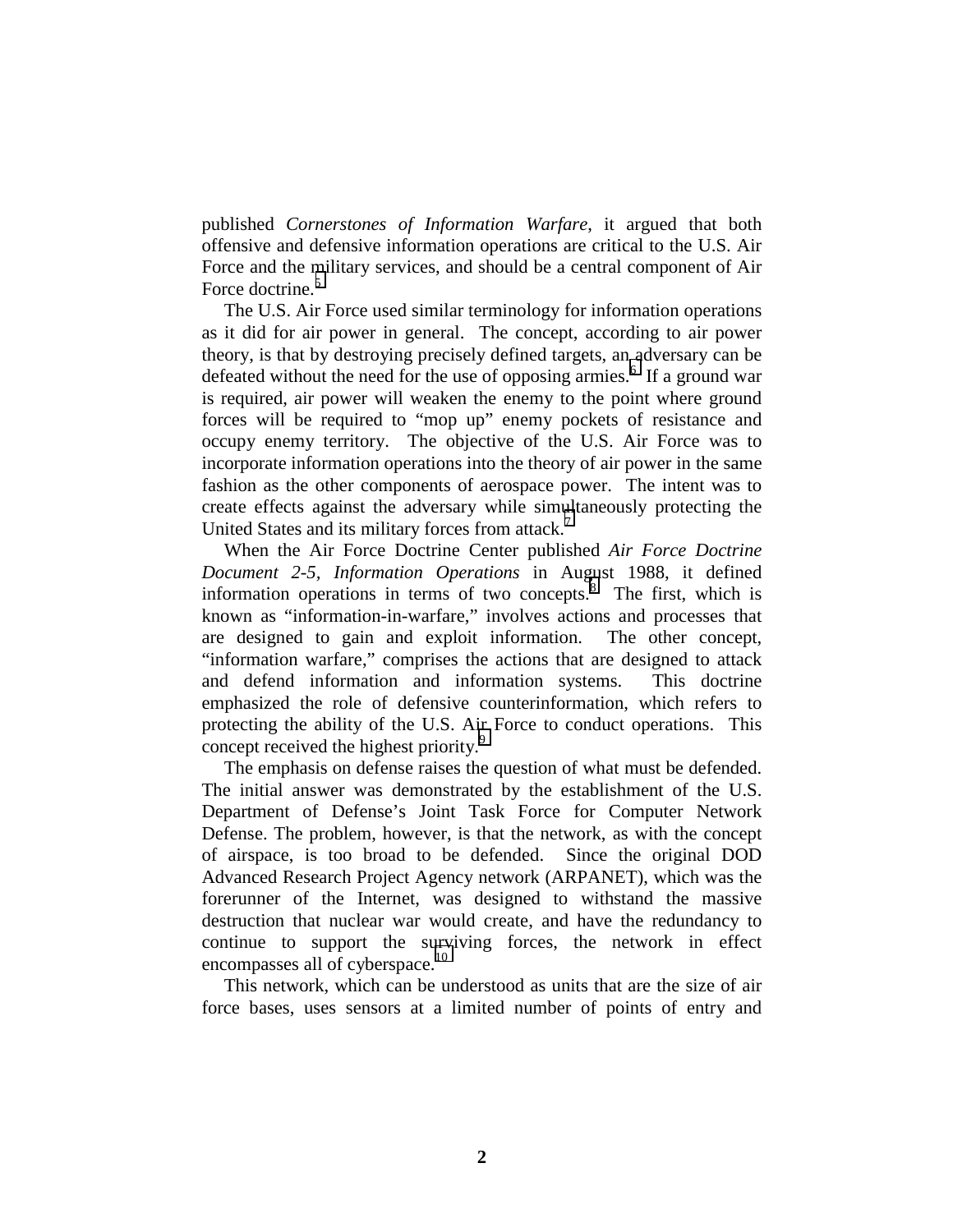departure to provide defense. In addition, the DOD Internet, which is known as the Defense Information Switched Network, has a limited number of connections to the civilian Internet, which could be used to monitor traffic and block intrusions. This approach was tried when the short-lived Air Force Information Warfare Squadron at Shaw AFB in South Carolina installed sensors at every air base in the  $9<sup>th</sup>$  Air Force and at locations in Southwest Asia. The Air Force learned a number of lessons from this experiment. One lesson was that while the squadron could identify and counter some attacks, they could not identify all of the attacks, including the cyber attack against Langley AFB in Virginia that was cited by the Presidential Commission.<sup>11</sup> Another lesson was that this squadron did not improve the flow of information or improve the security of the network. The unanswered question from the experiment with the Information Warfare Squadron is whether defending the network is the proper way to protect the information systems of the U.S. military.

The first attempt at network defense was organized in terms that are similar to how Air Force security police protect a combat air base. Few would argue with the proposition that maintaining air base perimeter defense and controlling the base gates are essential to Air Force operations. Similarly, few would argue that network defense is unimportant. Since the real function of networks is to facilitate the flow of information from one location to another, protecting this information flow will demand the development of concepts that transcend the typical approaches to network defense.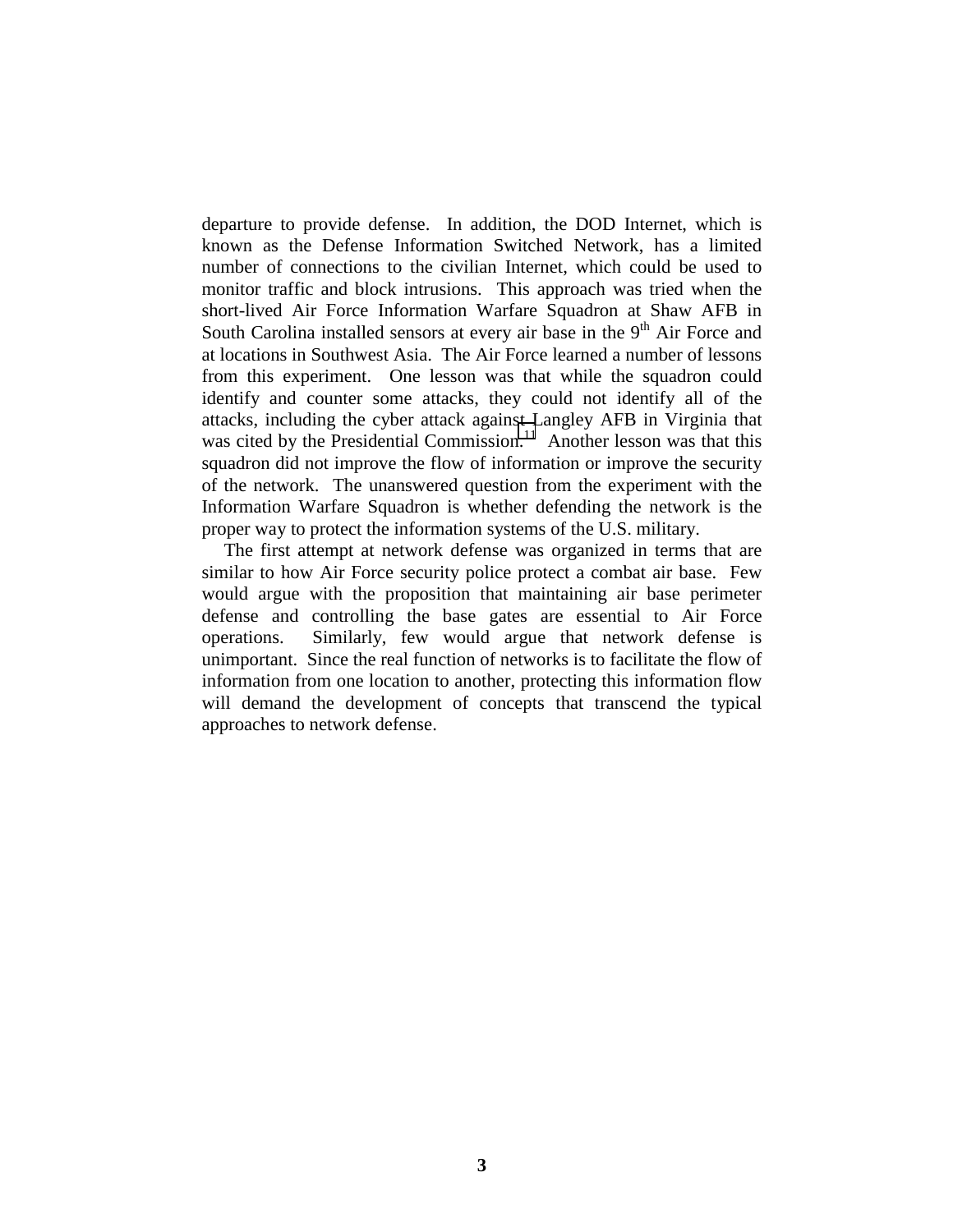#### **II. Military Operations and Information Systems**

The dependence of the U.S. Air Force on information systems has grown tremendously. During the early days of flight, the primary function of airpower was reconnaissance, which sought to determine the enemy's order of battle while denying the same information to the enemy. The information requirements for this mission were few. The reason was that the higher headquarters tasked flying units to search for enemy units within certain coordinates, and since both the headquarters and flying units used the same maps, the information that was passed consisted of grid locations. However, the combat support functions always involved a greater dependence on information because the airfield could not operate without a ready supply of fuel, parts, food, personnel, and money. What began as austere information requirements steadily grew during the interwar years.

During World War II, the dependence of air power on information increased dramatically, particularly in terms of the time-critical functions of command and control, weather, and intelligence. To conduct military operations, aircraft units required significant amounts of information, including rough target coordinates, precise arrival times, the coordinated plan of attack and logistics information, of which available fuel, munitions, and aircraft status are notable examples. This information flowed between the higher headquarters and the support bases to the expeditionary airfields, but by modern standards, the total amount of information was low. For example, target coordinates were defined in square blocks rather than the detailed coordinates that are used today, and weather maps were sent by facsimile machines and teletypes.<sup>[12](#page-38-0)</sup> Although the amount of information that was required to sustain operations was small by modern standards, it still taxed the communications systems of the era.

The integration of computers, communications systems, and satellites for the U.S. military began during the tenure of Robert McNamara as Secretary of Defense in the 1960s. McNamara used these technologies to centralize the military command and control system in what became known as the Worldwide Military Command and Control System (WWMCCS). While this system never fully integrated all of the functions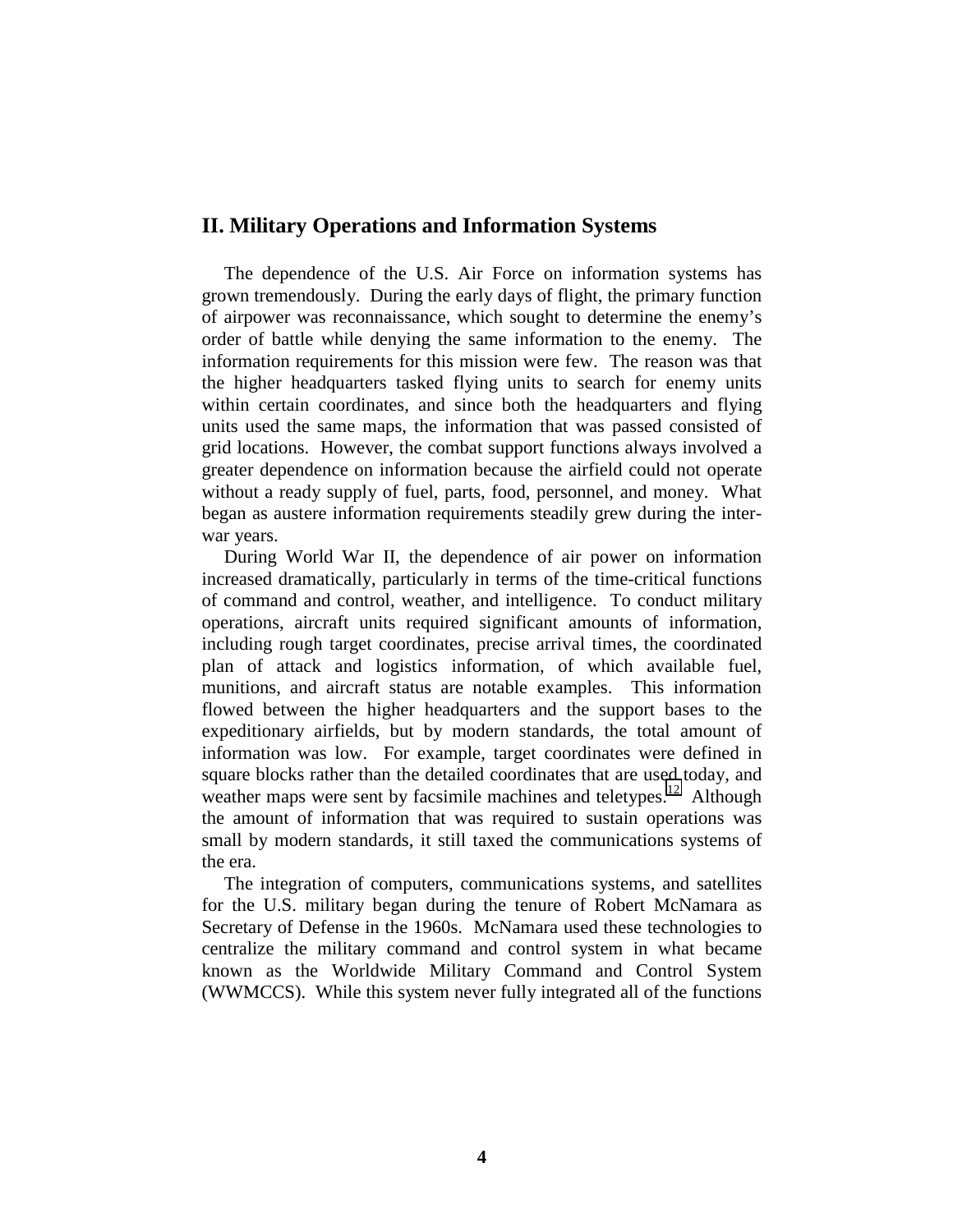of command and control, the ability to link these technologies dramatically increased the situational awareness of military commanders.[13](#page-38-0) By the late 1960s the Department of Defense had become heavily dependent on automation systems to process the information that was necessary for the military to conduct combat operations.

The conduct of theater level operations changed dramatically by the introduction of computer and communications advances, especially during the Vietnam War. The use of computers, precision guided munitions, and electronic warfare systems had a decisive effect on a wide range of military functions during this war.<sup>[14](#page-38-0)</sup> Intelligence officers used data from multiple systems to determine enemy force locations and capabilities. Automated command and control systems enhanced the ability of the military services to integrate their combat actions. And the logistics systems that managed the huge flow of equipment and supplies from the United States to the Far East grew increasingly dependent on information systems. Significant changes to combat operations resulted from the development of satellite reconnaissance and smart weapons. For example, munitions required the extremely precise targeting data that satellites could provide, although flight planning was still conducted with "paper charts and grease pencils," despite significant advances in automation and access to huge amounts of data.  $15$  With the emergence of these automated tools, the Vietnam War marks the time when the U.S. Air Force became highly dependent on the timely flow of information.

The Air Force and the Navy had only limited situational awareness of the airspace over Vietnam, which was produced by three U.S. Air Force radar systems. The Air Traffic Control and Landing System used longrange radars to manage the airspace in theater. The second was the Tactical Air Control System, which functioned as ground control intercept radars for directing friendly aircraft toward enemy aircraft. The third was a modified bomb scoring system radar, which the Strategic Air Command had used to evaluate the bombing efficiency of aircrews at bomb ranges in the United States. Air Force planners determined that instead of evaluating proficiency, the system could be redesigned to direct aircraft to specific locations and signal when to drop bombs over targets regardless of weather conditions.<sup>16</sup> In 1966, this system, which was known as Combat Skyspot, was deployed to five bases in South Vietnam and one base in Thailand. By the end of 1966, air controllers had directed 10,000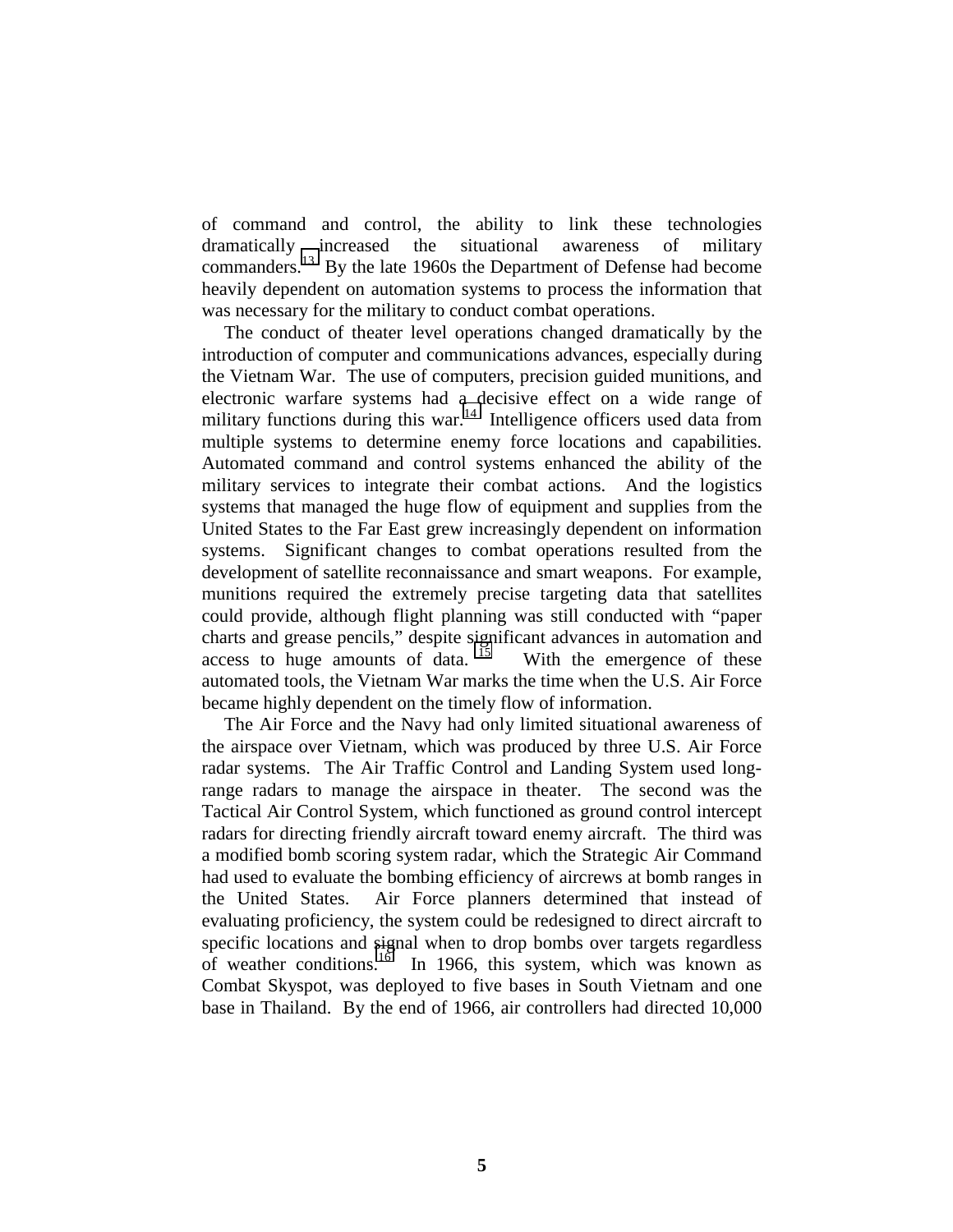missions.<sup>17</sup> In addition to these Air Force capabilities, the U.S. Navy provided air traffic control and airborne intercept with both ship and airborne radars. As a result of these systems, the U.S. military developed a significant capability for tracking friendly and enemy aircraft and directing friendly aircraft to attack enemy targets.

As a consequence of lessons from the Vietnam War about situational awareness in air combat, the Air Force developed the Boeing E-3A Sentry Airborne Warning and Control System (AWACS) in the late 1970s. Among the significant advantages of airborne radar over ground based systems is the fact that enemy aircraft cannot hide behind terrain, which provides a measure of timeliness and flexibility that ground based systems lack. With this technological advance, the Air Force gained a qualitative edge because the information collected by radar could be distributed throughout the theater. For example, the locations of target were available on displays in the cockpits of fighter aircraft at nearly the same time that radar provided data to the controllers in AWACS aircraft. The ability to feed the exact locations of targets into the guidance systems of precision air-to-air and air-to-ground munitions effectively increased the operational effectiveness of military forces and decreased the reaction time during military operations.<sup>18</sup>

As the U.S. Air Force learned during the Persian Gulf War, it could no longer plan and conduct air combat operations with industrial age tools, which for the operational community meant that new technological approaches to controlling aircraft must be developed. During the Vietnam era, the Tactical Air Control Center evolved into a sophisticated Air Operations Center, which served as the focal point for air operations. Commanded by the senior Air Force commander and supporting the Joint Commander, the Air Operations Center included intelligence as well as planning, operations, and liaison groups. Later, the development of the Contingency Theater Air Planning System (CTAPS) automated many of the processes in the center, and demonstrated that much more development work was needed. As a result of the lessons learned during the Persian Gulf War, the Air Force massively redesigned how it would exercise command and control over air operations in the future.

One conclusion from the Persian Gulf War was that the U.S. Air Force was not fully prepared to support its logistics system. During the years before the war, nearly every functional area had been automated, which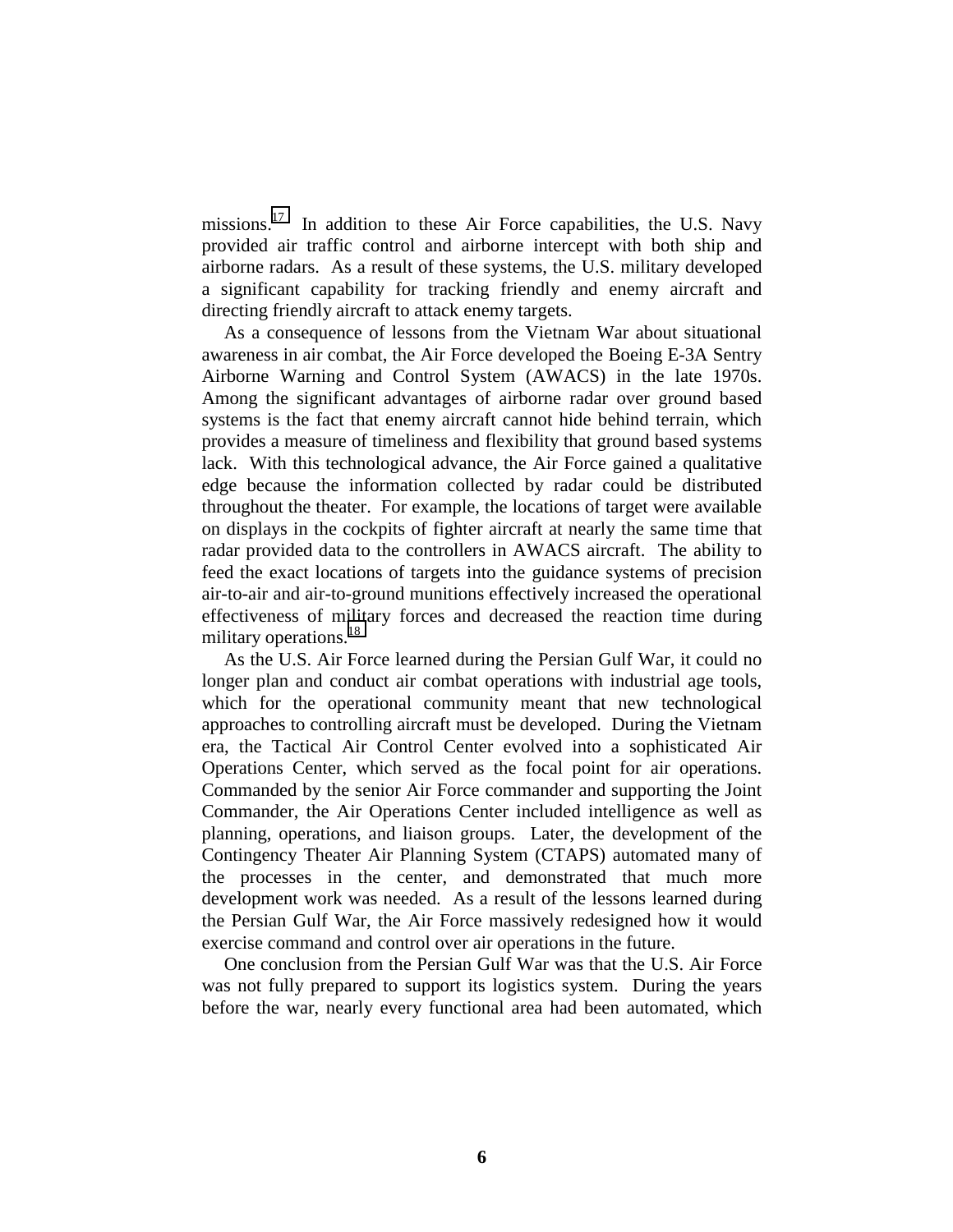included the tools that order equipment, track aircraft maintenance actions, monitor the movement of critical parts, and even track pilot flight hours. In addition to logistics systems, manpower staffs needed access to automated personnel records, comptrollers needed access to financial information, and the medical community required access to patient records. All of these functions require access to computers that are located in the United States.

The U.S. military did not immediately understand that operational units in the field would need access to these information systems. Eventually, combat support personnel in Southwest Asia realized that they needed access to the same computer systems that they had used at bases in the United States. This requirement became a critical problem as airplanes in need of repair lined up on the tarmac because they were waiting for parts that personnel in the theater could not be certain had been ordered. The Air Force Communications Command responded by deploying a Base Assistance Team–Mobile from Gunter AFB in Montgomery, Alabama to Saudi Arabia, which consisted of the personnel, computer terminals, and communications equipment that are needed to connect to mainframe computers that are located in the United States. Once the terminals were activated, units in the field gained access to logistics information.

The significant lesson for the Air Force was that the absence of logistics, finance, personnel, and medical support systems would hinder its ability to sustain military operations overseas. To put this in the terms of classical military strategy, the support systems had evolved into a strategic center of gravity. However, this lesson was not put into practice in the U.S. military because after the war, combat support organizations used the same systems that they had used before the war, and developed new ones to automate other military functions. While little thought was given to how the U.S. military would use these systems during the next war, the emergence of the concept of an Air Expeditionary Force compelled the Air Force to reexamine this issue.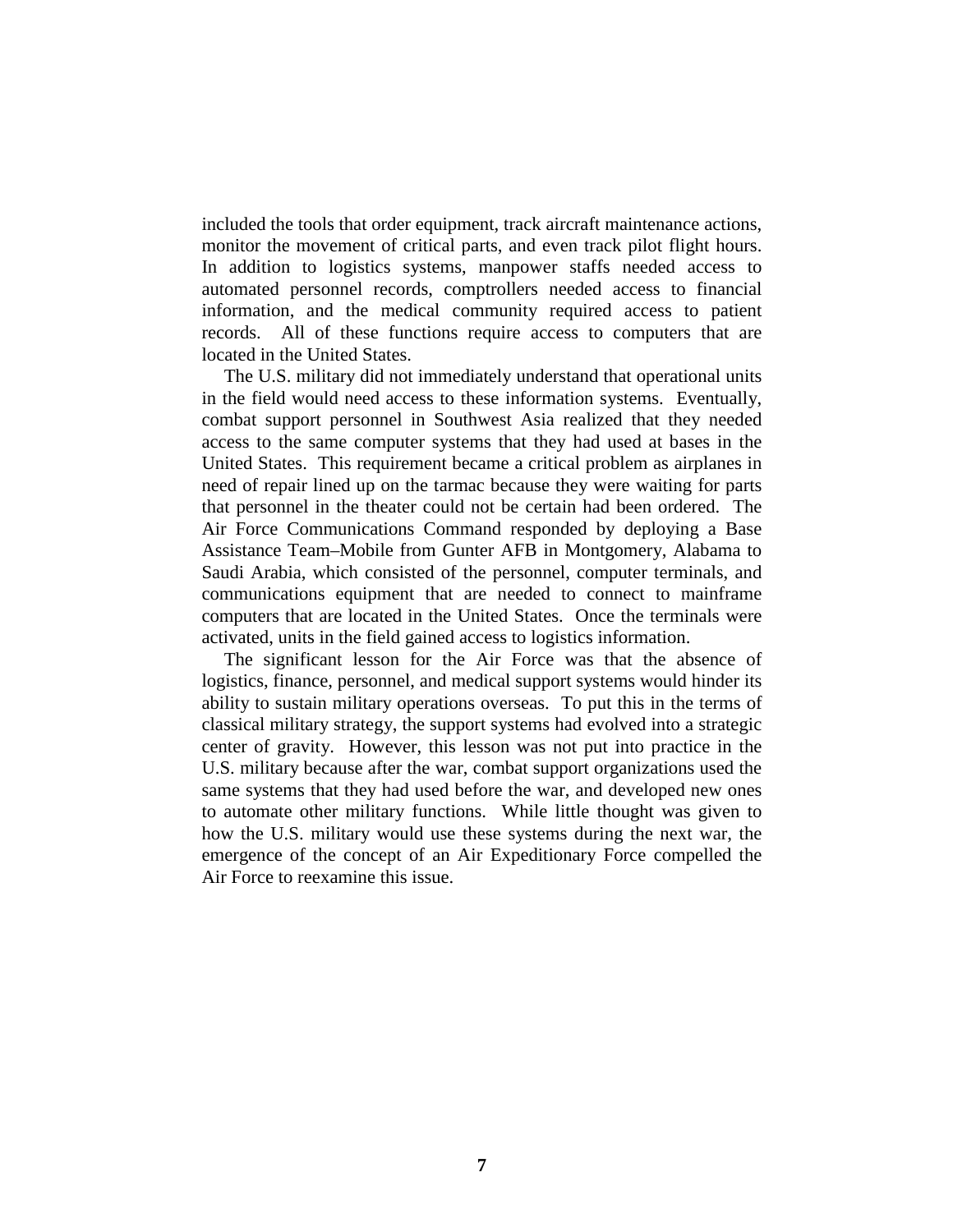#### **III. Emergence of Networks**

An important aspect of the information revolution within the U.S. Air Force was the fact that it was not preceded by significant planning. In 1969, the Defense Advanced Research Project Agency developed a communications network, known as the ARPANET, that linked major universities and defense laboratories into a network that was designed to survive a nuclear blast, identify portions of the network that no longer existed, and route traffic around them.<sup>19</sup> While the initial ARPANET included only three universities in California and the University of Utah, what began as a limited experiment soon expanded into the preferred method of data communications by the Department of Defense and universities.

In view of its success, the network soon became congested, which led to the addition of numerous additional sites. Eventually, the Department of Defense removed the military segment from the ARPANET to create the MILNET, which was an unclassified network that was managed by Defense Communications Agency.<sup>[20](#page-38-0)</sup> The National Science Foundation drew on lessons from ARPANET to develop the NSFNET, which later evolved into the Internet. $^{21}$ 

As the MILNET matured, the DOD changed its name to the Defense Data Network, and later to the Defense Information Switched Network. The name of the Defense Communications Agency also changed to the Defense Information Systems Agency. An important point is that both of these civilian and military networks remain compatible because they followed common standards during development.

Once fielded, the Internet was constantly refined. Committees were established, first by the Government and then by concerned users, to evaluate and approve new ideas. While this technology matured rapidly and significantly improved the capabilities of the Internet, the early Internet lacked both system-wide management capabilities and built-in security, both of which hindered companies and universities when they tried to connect equipment from different manufacturers. It became apparent that the growth of the Internet would require strong network management, which resulted in a series of new protocols.<sup>[22](#page-38-0)</sup> The DOD expanded the Defense Data Network to include nearly every military base,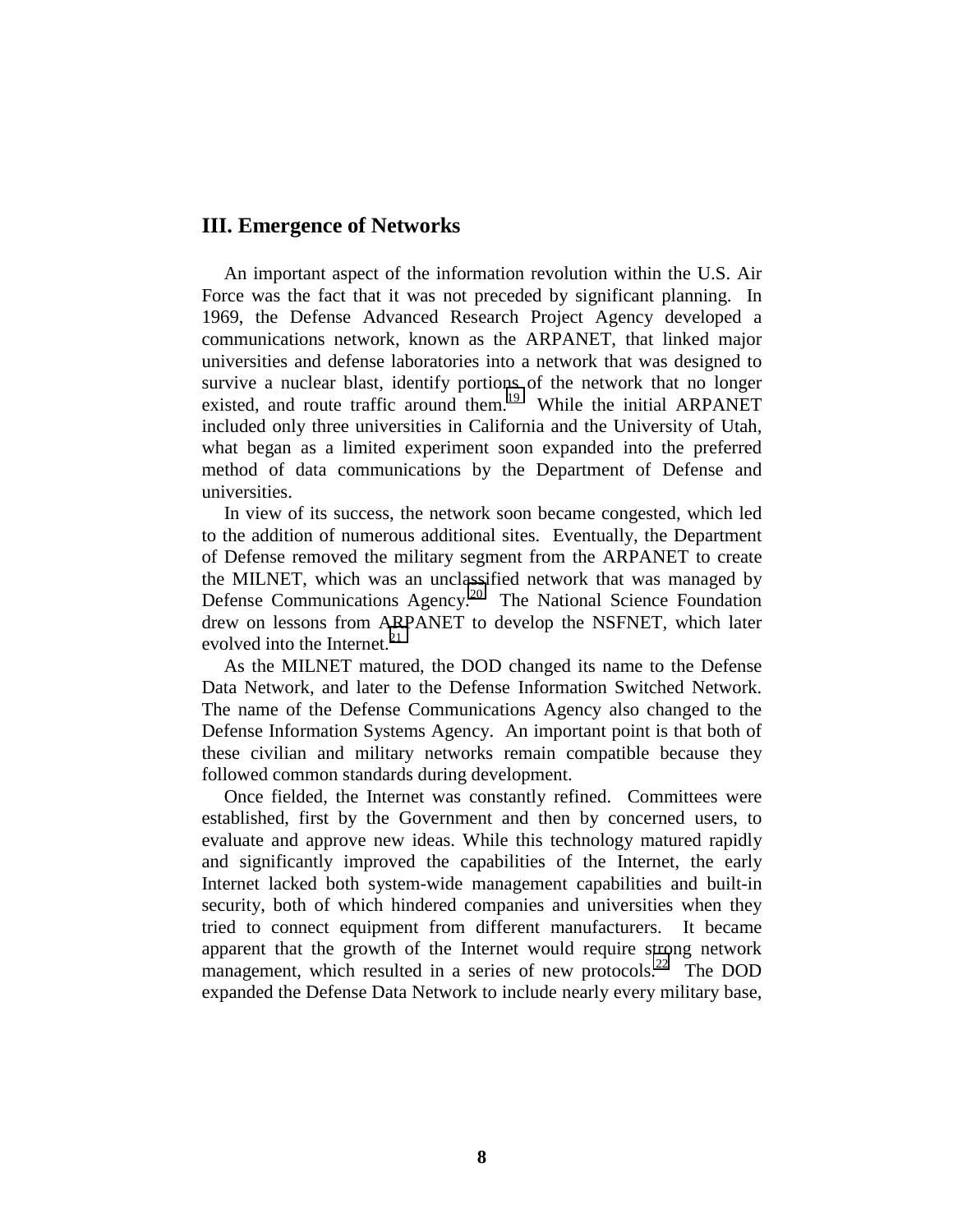but supported a minimal volume of electronic mail because the Defense Data Network was not heavily used.

With the maturing of wide-area network technologies, the merger of data processing and communications was inevitable, which in the 1980s accelerated the process of bringing the communications and computer fields together. The Air Force upgraded base level data processing centers by merging these with base telecommunications centers, and by 1986 had both standardized and modernized the mainframe computers at 121 locations.<sup>[23](#page-38-0)</sup> By standardizing its policies, operating procedures, and computer systems, the Air Force realized that it could generate significant savings by closing a number of base level data processing centers and consolidating their functions at a few regional centers.

It is important to understand that by the early 1980s personal computers had begun to enter the commercial world. Therefore, in order to access the base data processing center from anywhere on the installation, a "dumb terminal" at the user's location was connected to the data processing center through multiple telephone wires. Since there were typically hundreds of dumb terminals at a base, the communications squadron would "multiplex" the multiple pairs of wires together by using technology similar to that used by the telephone industry. This process of regionalization did not change how users gained access to mainframe computers. Since the user was not typically located in the same building as the data processing center, the Air Force found that long-distance telephone carriers could extend the multiplexed telephone lines from the base computer to regional data processing centers. This process of regionalization was extremely successful because the Air Force realized significant cost savings since it reduced a large number of personnel positions while still providing an adequate level of service.

Defense Management Review Decisions, two of which -- Decisions 918 The Air Force was not alone in its efforts to consolidate and regionalize computer capabilities because the DOD was doing the same. While the Defense Information Systems Agency (DISA) believed that it should operate the networks that the Air Force had established to support regionalization, the Air Force argued that the networks which support Air Force functions should be controlled by the Air Force. At the same time, the DOD hoped to find savings by emulating initiatives in civilian industries. As a result, the Secretary of Defense issued a number of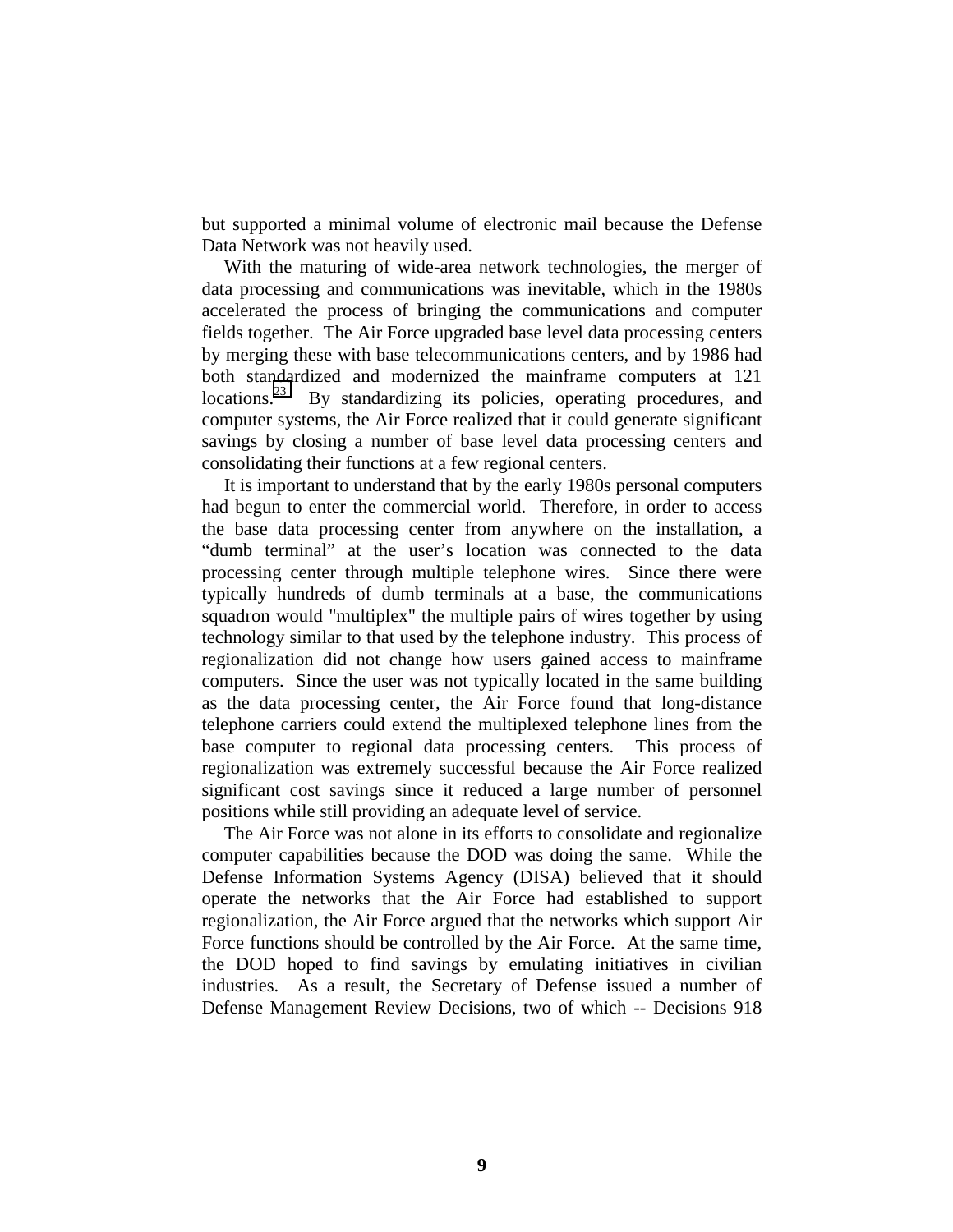and 924 -- directed the consolidation and regionalization of Defense level data automation centers, and eliminated the dividing line between the DISA and the military services. Although DISA was given responsibility for building and operating all networks and applications, it did not have the necessary supporting structure. Later guidance from the Department of Defense limited DISA's role because it divided responsibilities between DISA and the military services. While the Air Force and the other Services controlled all voice and data communications within the their bases, DISA controlled all communications between the bases and the commercial Internet.

Initially, the Defense Management Review Decisions had little impact. Since the Air Force purchased telephone service from commercial telephone carriers, the principal change was to shift the contracting agency from the Air Force to DISA offices. But the merger of communications and computers was far from complete, which had significant implications for how information systems would be used in future conflicts.

The U.S. Air Force began to grasp the power of personal computers. In 1981, Air Force Communications Command created an office automation system, which within three years had grown into a local network that linked more than  $600$  computers.<sup>24</sup> This new tool provided a number of automated office aids, such as linked calendars, file sharing, and electronic mail. Given this success, the Air Force Communications Command established a Local Area Network (LAN) Office, which was tasked with developing standards for the rest of the Air Force. However, the Air Force Communications Command lacked the authority to make its recommendations mandatory across the Air Force, or to consolidate and centralize spending on automation throughout the Air Force.

In 1979, Intel Corporation co-founder Gordon Moore noted that the density of transistors on chips, and thus the price to performance ratio of computers, doubled every eighteen months, which he postulated would continue indefinitely.<sup>[25](#page-38-0)</sup> The fact that computer power has doubled every eighteen months, in what later became known as Moore's law, had a significant effect on the Air Force. As computers became more capable, the Air Force established standard contracts that allowed any Air Force organization to procure them. Once equipped with the authority to buy their own computers and connect them as they wished, Air Force squadrons built local area networks that allowed squadrons to share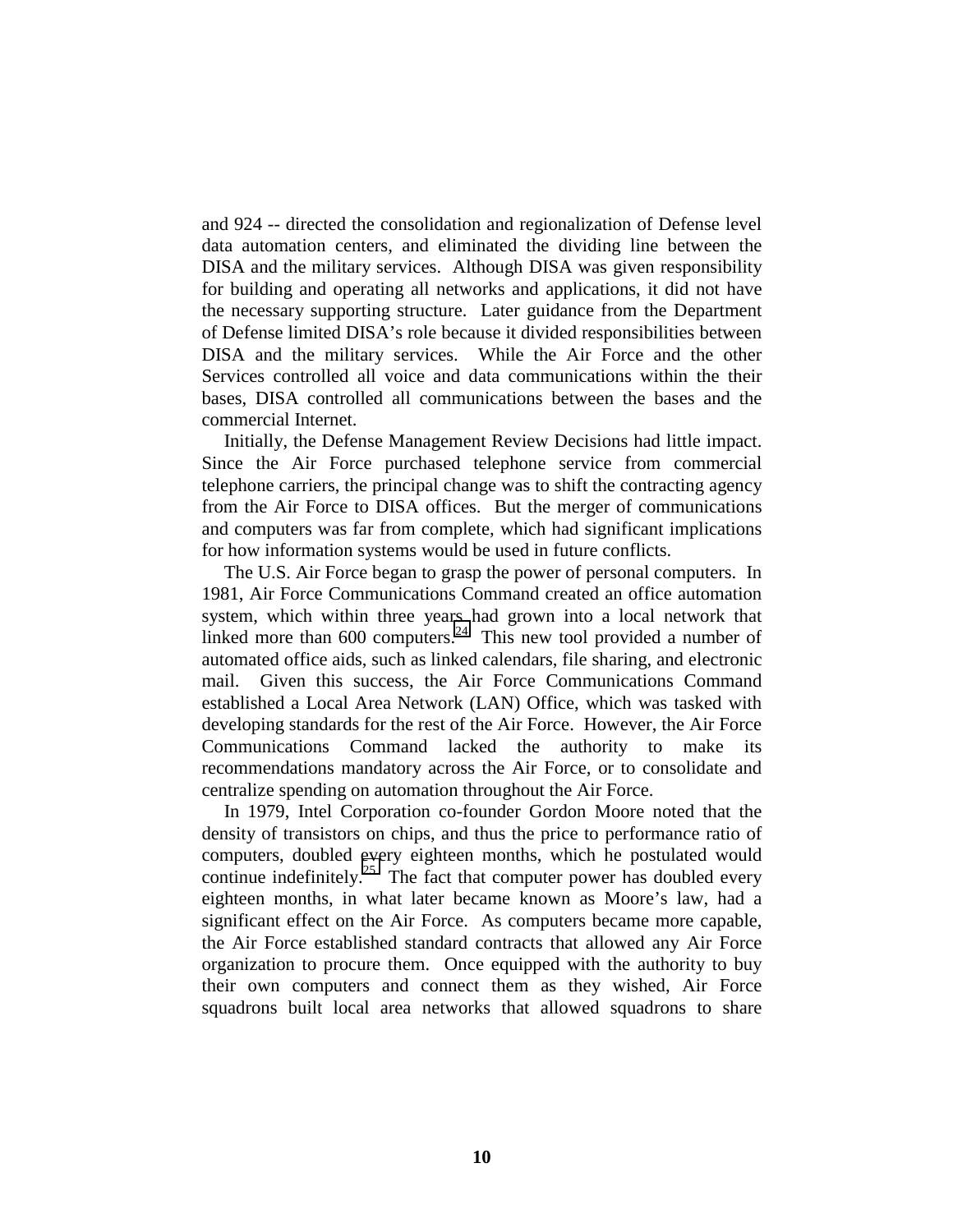internal files and expensive printers. The problem, however, was that most of the squadron LANs were built by inexperienced people who did not have well-defined maintenance concepts, the personnel to operate them, or adequate funding. In many cases, these "hobby shop" networks were so unreliable that they undermined the efficiency of the squadrons.

A critical development was the explosive growth in the volume of electronic mail, which started as a convenient way to communicate but evolved into the central tool for transferring information. Higher headquarters began to depend upon email as the "unofficial" means to get the word out across the major commands, while wing and base commanders learned that the loss of important email messages could have significant organizational and operational consequences. As wing commanders directed their communications personnel to connect the imperfect squadron LANs, by 1996 the Air Force moved to the point where all wing, group, and squadron commanders had electronic mail. However, this level of responsibility could not be handled by immature and under-funded network infrastructures and untrained communications technicians. There were significant efforts in the Air Force to deal with this technology, but this immature base information infrastructure could not provide the level of service that was essential for modern military forces.

As the Air Force leadership recognized that their dependence on the base information infrastructure was growing, it developed policies and guidance for managing this system. For example, the Air Force created the Network Control Center with responsibility for the base network as well as all data that entered and left the base. The Air Force used management tools to monitor network performance, and assigned personnel from the communications squadron to work in the Network Control Center, which was an essential step in improving network service. While not specifically authorized, other organizations on air force bases continued to procure equipment and build their own LANs. The network control center was theoretically responsible for network growth, but in practical terms any organization that had funds to spend on computer equipment could add what they wanted.

A further step in the evolution of the network occurred when U.S. Air Force personnel demonstrated the ability to use a personal computer to emulate the dumb terminal connection between the regional data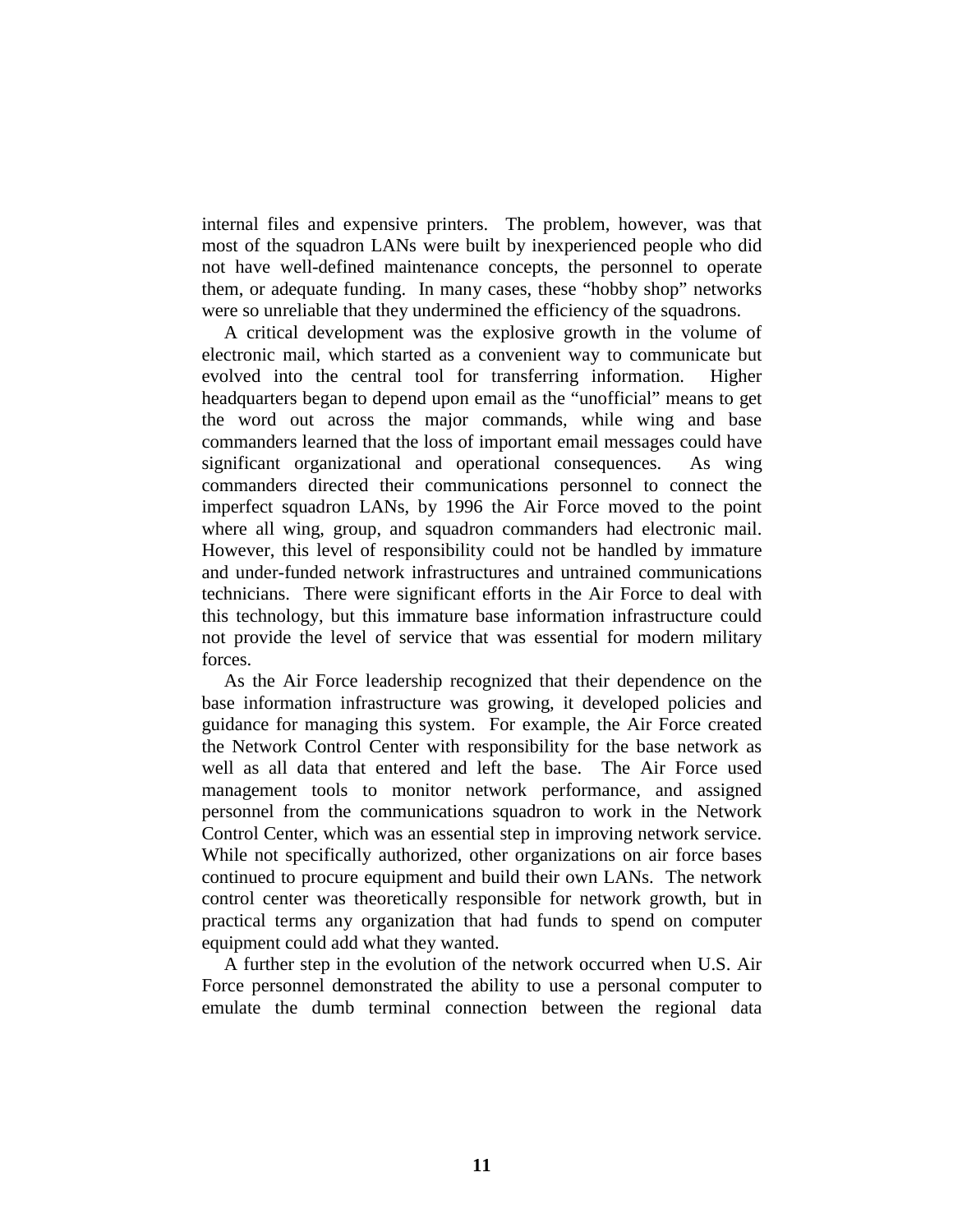processing center and the Defense Information Switched Network. This capability promised to produce significant savings for the Air Force. By the mid-1990s, the dumb terminals had outlived their usefulness and had become too expensive to maintain. Further, the cost of the long distance telephone calls that connected dumb terminals to regional centers was significant and growing. Many of the major commands in the Air Force realized that they could replace dumb terminals with personal computers that are connected to the base information infrastructure. The decision to give Air Force major commands the budgetary authority to replace dumb terminals with personal computers accelerated the development of base networks.[26](#page-38-0) Finally, the Network Control Centers managed the growth of the network centrally.

The decision to add computers formally signified that the network was critical to the success of military operations. If the network went down for any reason, people at the base would not be able to gain access to the regional data centers. Another problem was that organizations which had reassigned their own manpower to operate their own LANs were reluctant to give control of the LAN to the Network Control Center. In the absence of additional manpower for supporting the LANs, the Network Control Centers could not guarantee that they would provide the same level of service as the base computer organizations. Not unsurprisingly, it was common to see the establishment of "fiefdoms" or rogue networks on the base, which were owned by the organizations who could spare the manpower but were controlled by the Network Control Center.

In summary, the network grew from a useful tool for sharing printers and files to a system that determined the ability of the U.S. Air Force to accomplish its peacetime and wartime missions. By the mid-1990s the Air Force directed the Combat Information Transfer System program office to install base networks, but in the absence of a master plan for managing this growth in computer networks, the dependence of the U.S. military on information had caught the Department of Defense and the Air Force by surprise.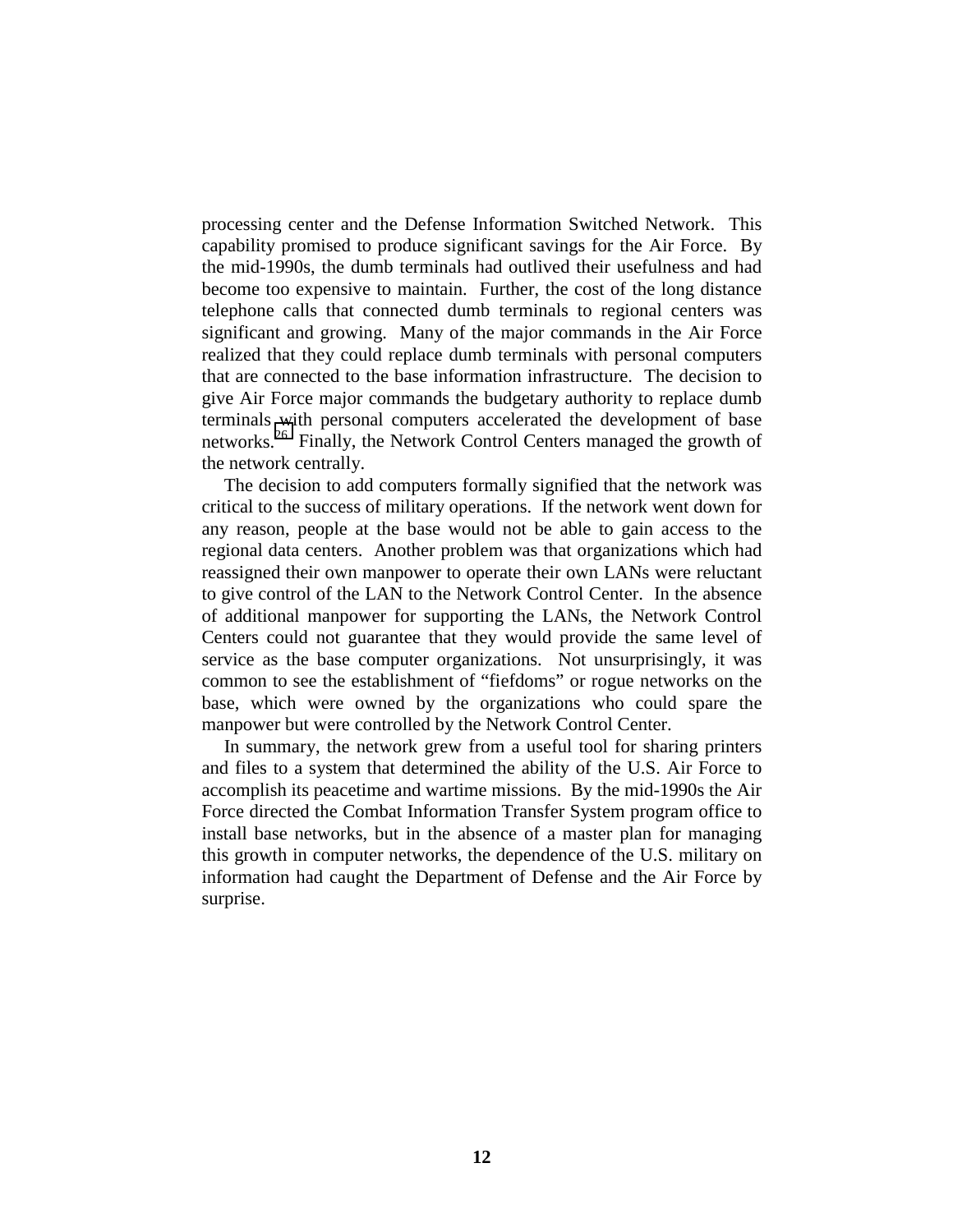#### **Congressional Influence on Computer Networks**

The U.S. Air Force as well as the Department of Defense sought to enhance productivity through automation, but there were many failures. The problem typically encountered by program managers was that the gradual expansion of system requirements led to automating all the functions of an organization. For example, a government division or branch would ask their information technology division to automate a specific business process, and senior management officials would ask their information technology office to evaluate whether the request was feasible and affordable. If the specific process could be clearly delineated, the technology office would approve the project and senior management would fund the request. Inevitably, someone would notice that the proposed system could have an even greater impact on the organization if just one more process was included. Senior management officials would concur, and the second process would be incorporated into the initial project. Usually, it took only a few minor "upgrades" before the system was so complex that doubts about whether it could be developed successfully would arise.

The growth in requirements was not the only reason for failure. In many cases, the requirement was simply too complex for current technology. For example, failures in major programs caused the DOD to restrict the growth of military requirements and force the military services to better estimate the total lifecycle costs of computer projects.<sup>[27](#page-38-0)</sup> As a result of these problems, Congress created the Information Management Reform Act, otherwise known by the names of its primary authors, the Clinger-Cohen Act, which was incorporated into the National Defense Authorization Act of 1996.

The purpose of the Clinger-Cohen Act, which was to, "streamline information technology acquisitions and emphasize life cycle management of IT as a capital investment," changed how the government developed, procured, and operated information technology. [28](#page-38-0) This act also repealed the Brooks Act, which had made the General Services Administration exclusively responsible for the acquisition of information technology. Instead of centralizing federal information processing in one organization, it gave the Office of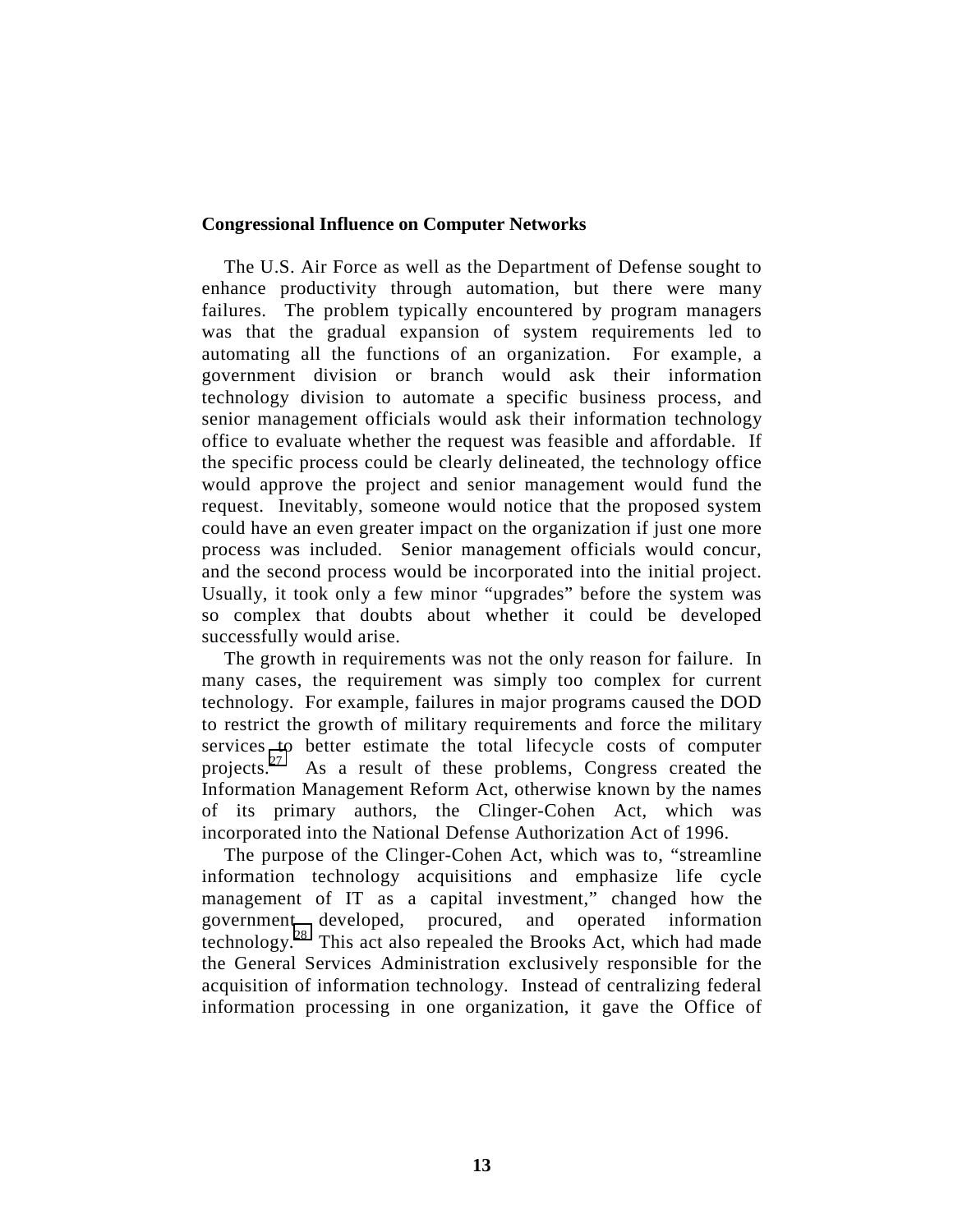Management and Budget overall responsibility for acquisition and management policy, and made the heads of executive agencies responsible for acquiring information technology and effectively managing their technology investments.<sup>[29](#page-38-0)</sup> The Clinger-Cohen Act was a landmark piece of legislation because it required federal agencies and departments to demonstrate that investments in information technology would actually improve business processes. Congress wanted evidence that the money being invested in information technology would result in cost savings and increased efficiency.

A significant provision of the Act was the requirement that executive agencies appoint a Chief Information Officer (CIO), which in addition to advising the head of the executive agency, would be responsible for developing, maintaining, and implementing the organization's information technology architecture as well as automating work processes. $30$  The intention was for the CIO to manage the network equipment and computers as well as the computer software.

Not surprisingly, the Clinger-Cohen Act had a significant effect on government agencies. In the case of the Department of Defense, the Secretary of Defense appointed the Assistant Secretary of Defense for Command, Control, Communications, and Intelligence as the new CIO for the department. In the Air Force, the Assistant Secretary of the Air Force for Acquisition was appointed as the first Air Force CIO, and charged with working directly for the Secretary of the Air Force. The Air Force CIO had the authority to delegate its power to subordinate commands, which allowed the Air Force major commands (MAJCOM) to appoint their own directors of command, control, and communications, who reported to both the MAJCOM commander and the Air Force CIO.

With this new structure the Air Force gained the ability to resolve a number of problems. A prominent example was the large number of automated systems that were created in a "stovepipe" fashion. While personnel officials developed personnel systems, and intelligence agencies developed intelligence systems, there was no central authority to ensure that the systems were optimized to support the needs of distributed users or that they were interoperable. Worse yet, no one analyzed the traffic or security implications of these disparate systems for the DOD, the military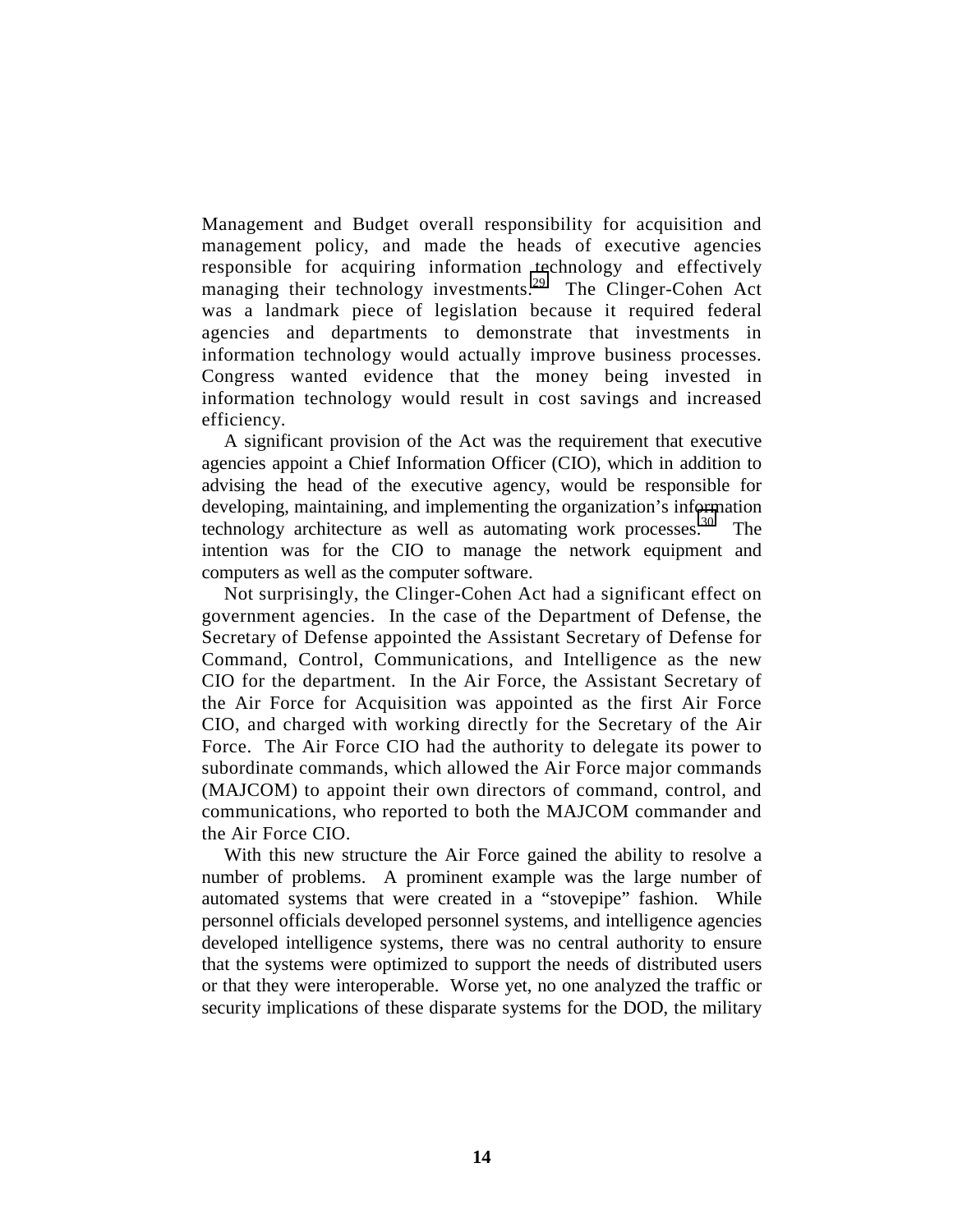services, or the base information systems. The Clinger-Cohen Act offered to fix this problem because, for the first time, Chief Information Officers were given the authority to integrate information technology projects across the DOD, the Air Force, and the major commands. This development would have profound implications for the U.S. Air Force as it shifted toward an expeditionary force in the late 1990s.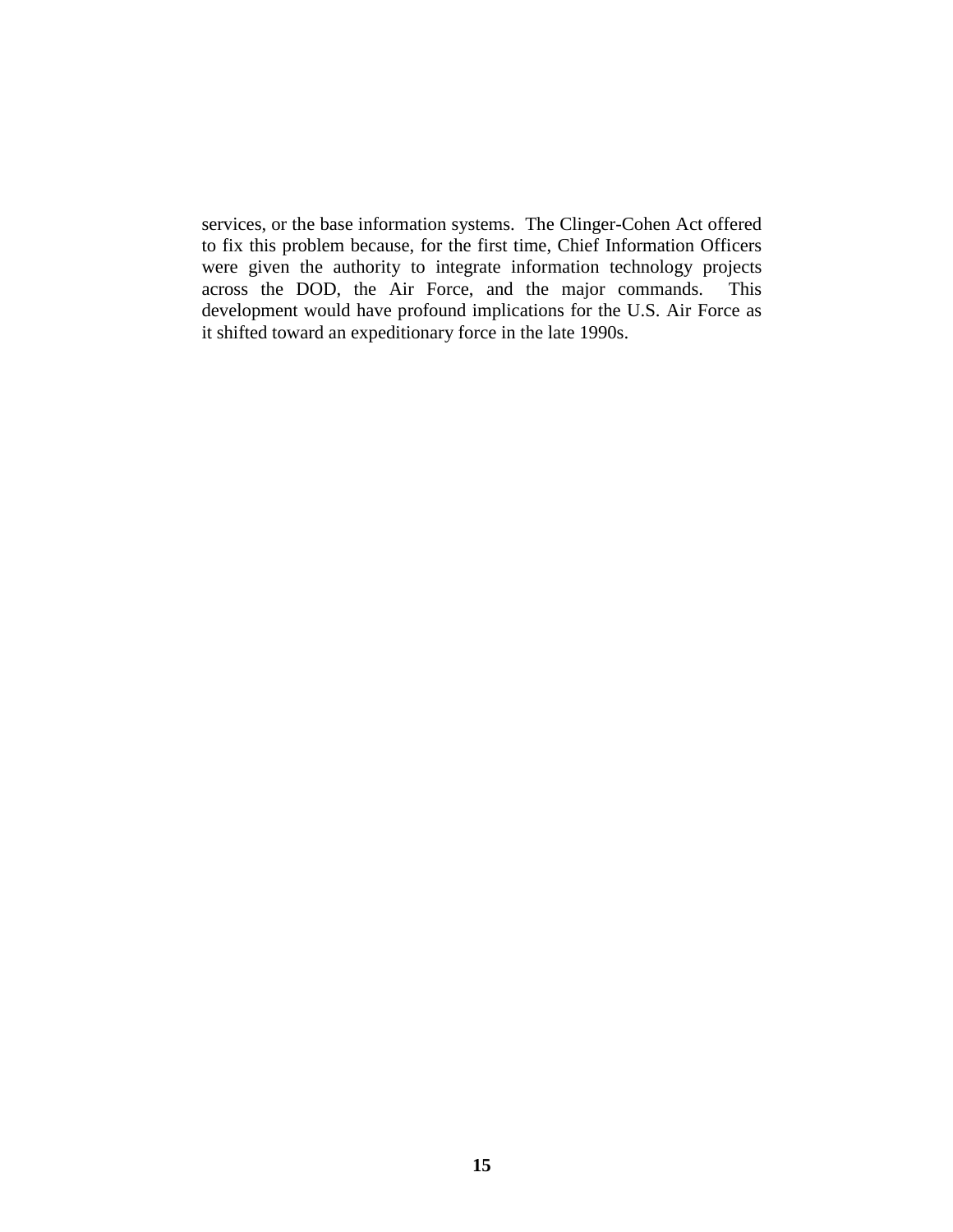### **IV. Expeditionary Air Force and Information Networks**

The dependence on the flow of information has been accelerated by the sophistication of weapons systems, their dependence upon a support infrastructure, and the evolution of the U.S. Air Force into an expeditionary force. Taken together, these trends are compelling the military to reexamine the concept of computer network defense.

The U.S. Air Force relies on a large communications infrastructure at each base to carry hundreds of simultaneous telephone conversations and support the flow of classified and unclassified computer communications. In the case of an overseas base, the volume of external communications is so drastically limited that in some cases the base can handle roughly 24 simultaneous conversations. $31$  The problem, however, is that the amount of information which is required to launch a single sortie continues to grow, as exemplified by the data required for targeting. For example, targets are defined in terms of square inches rather than city blocks. Since a single sortie could be used to attack several targets, flight planning involves the identification of flight paths with three-dimensional accuracy that is measured in tens of feet. This is especially important when the attacker wants to use terrain to mask aircraft from air defense sites. The information demands of targeting are further complicated by the ability to download target coordinates from satellites to munitions that are on aircraft as those aircraft are flying into combat.

The ability to conduct such attacks places a tremendous burden on the information infrastructure, in particular on the information needs for operational planning. As newer aircraft are built with more sophisticated computers, the need for information likewise increases. In the case of the B-2 bomber, the flight crew uploads computer files that were built at the base mission-planning center, which the aircraft uses to determine its flight path, ingress and egress points, and target locations. The flight crew creates this information from high-resolution maps, satellite imagery, and the Global Positioning System. In addition to programming munitions with the precise locations of the targets, the crew will use bomb damage assessment imagery to review in real-time the effects of the attack and to determine the aimpoint for subsequent weapons. While each of these functions requires huge amounts of data, the exponential growth in the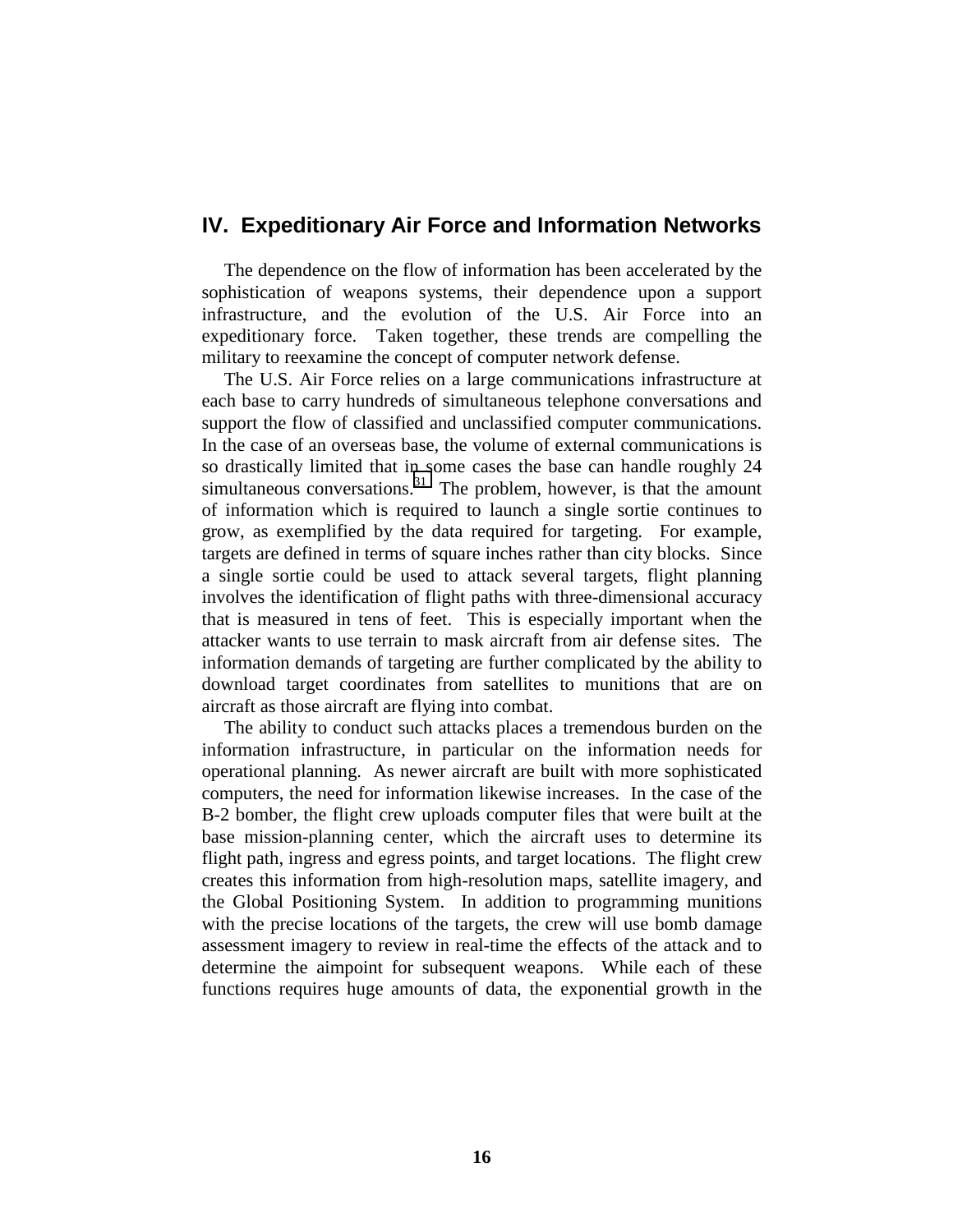information that is required to support a single sortie will increase even more significantly in the future. For example, the projected information that will flow into the maintenance hanger for the F-22 fighter aircraft will exceed the capacity of any base network that is currently operated by the Air Combat Command.<sup>32</sup>

The advent of the Expeditionary Air Force is forcing the U.S. military to reexamine the information that it will need for conducting combat operations. The U.S. Air Force has shifted its thinking from a force that is forward-deployed on bases around the world to a force that is based in the United States and that deploys in times of crisis. The implication is that military equipment must be lighter and require less space because it will be moved from garrison bases in the United States to overseas bases. Most of U.S. Air Force fighter and bomber squadrons do not have significant problems with this conversion because Air Force combat squadrons are designed for forward deployment from bases in the United States to prepared sites in Europe. By contrast, combat support squadrons have a great deal to learn about deploying to forward locations. The problem is that support organizations continue to be dependent on databases that are located in the United States, and that the amount of information that flows between support organizations and mainframe computers in the United States has grown since the Persian Gulf War because more wartime processes have been automated.

The lesson that modern military operations require significant amounts of information was apparent during the deployment of the first Air Expeditionary Wing (AEF) to Bahrain in 1996. Some of the combat support squadrons that had not deployed overseas since the Persian Gulf War brought the same "dumb terminals" that they had used during that war. While these could not be connected at the deployed base, communications squadrons brought enough equipment to build a limited information infrastructure at the deployed bases, which involved both an unclassified segment for combat support use and a classified segment for command and control. In addition, combat support squadrons attached network-capable laptop computers to the network so that they could communicate with computers in the United States, use electronic mail, and connect to the Internet.<sup>[33](#page-38-0)</sup> The Wing Operations Center deployed with laptop computers that could be attached to the classified network, and that could receive the air tasking order, classified imagery, and other command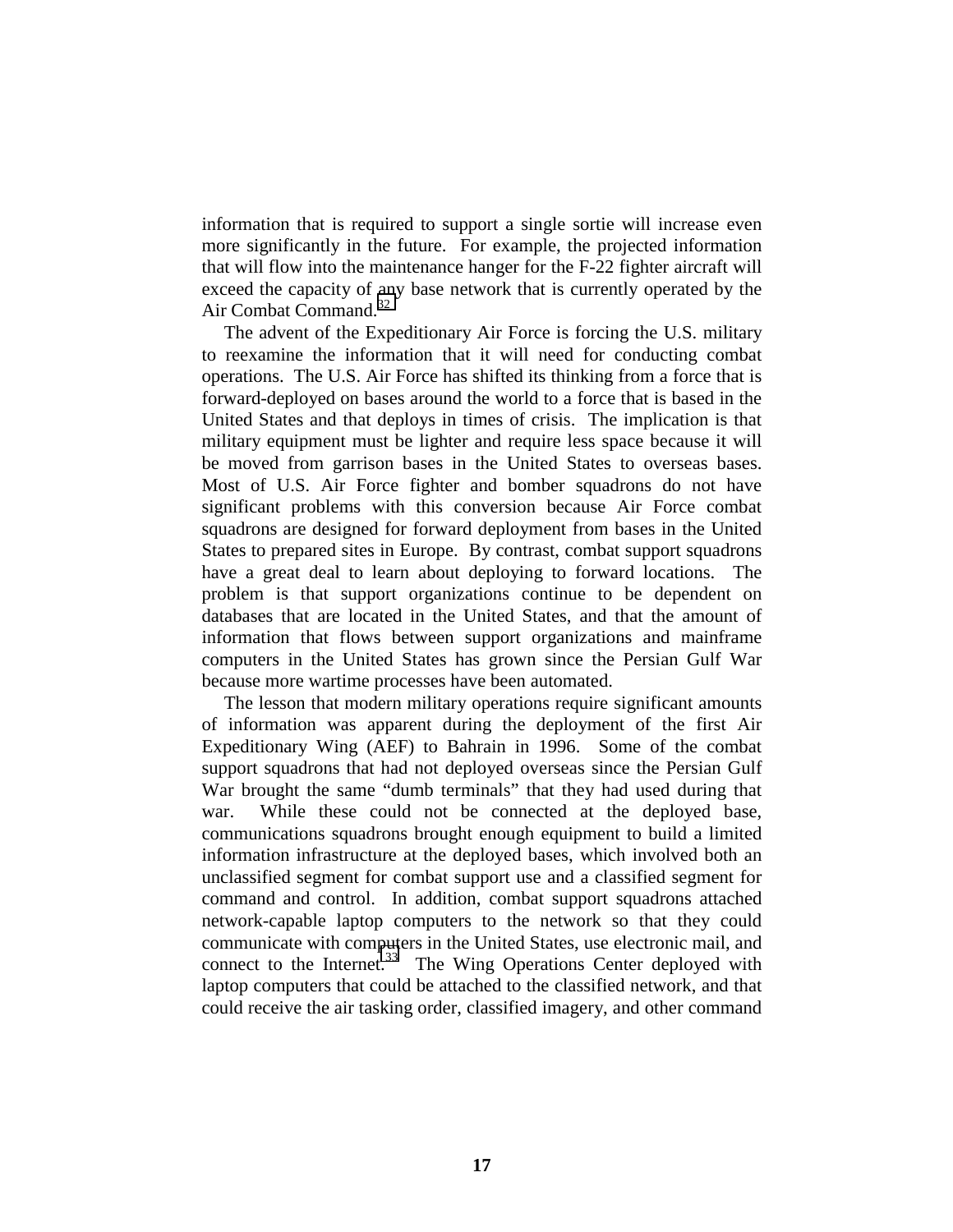and control information. An important lesson from the experiences of the first Air Expeditionary Force was that a robust information infrastructure would be vital to military success.

Subsequent deployments of the Air Expeditionary Force to Jordan, Qatar, and Bahrain included the equipment that was necessary for building a robust information infrastructure. These steps, however, did not solve the problems associated with expanding what still remains the limited capability of the external communications systems that handle classified systems and transmit satellite imagery. An unresolved problem, which was identified by the Air Combat Command Commander, General Richard Hawley, is how much bandwidth is necessary to supply the imagery that military organizations are likely to require in modern combat operations.[34](#page-38-0) 

This question raises significant issues about the architecture that the Air Force had proposed for protecting U.S. Air Force information systems, which in military jargon is known as defensive information operations. The fundamental problem with both classified and unclassified networks relates directly to the failure of the Department of Defense to focus on the information flow itself. Since no individual was responsible for understanding how computers at deployed locations actually communicate with databases in the United States, organizations produced their own highly individualized information systems that did not support the ability of the U.S. military to conduct combat operations. However, this approach raises questions about the ability of the U.S. military to assure access to the information that will be needed to support military operations.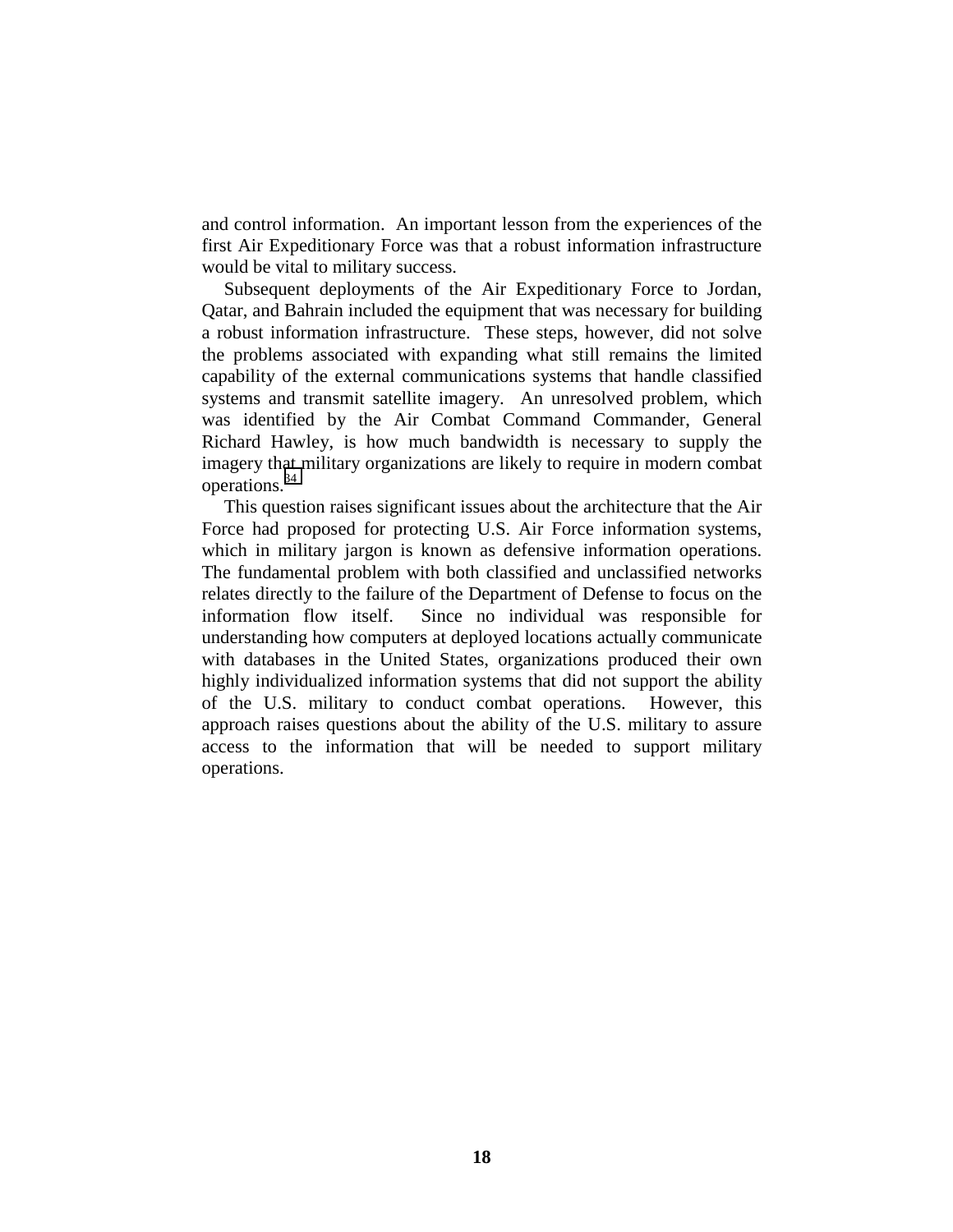#### **V. Framework for Computer Network Defense**

The emphasis on information warfare has reduced the ability of the Defense Information Infrastructure to support combat operations. The underlying reason is that the current U.S. approach emphasizes the importance of watching for hostile computer attacks rather than supporting the flow of information that U.S. forces need to conduct military operations. Not unexpectedly, the focus on watching for hostile computer attacks has distorted the fundamental purpose of the information infrastructure, which is to assure that information flows from computers in the United States to operational units that are located at remote locations.<sup>35</sup>

One solution to this problem is to consolidate all of the information organizations under one commander, who would have the authority to implement policies that are designed to support combat forces in the field. In fact, most of the groups involved in defending computer networks already work for the same organization. For example, the Defense Information Systems Agency serves several functions, including developing and operating the mainframe computers and network infrastructure that supports the continental United States and European divisions of the Defense Information Switched Network. This organization is devoted to network defense. In the case of Southwest Asia, the United States Central Command controls the network that is established by air expeditionary wings at overseas bases. The underlying problem is not the existence of too many independent organizations, but the tendency of organizations to use independent standards for optimizing their performance rather than using common standards for the entire system.

The U.S. military needs to develop a framework for computer network defense that optimizes the performance of the entire system rather than optimizing the connectivity of individual subsystems. Again, the case of how in-flight aircraft are managed provides a useful analogy. The DOD and Federal Aviation Administration track an aircraft flight from its source, or its entry into U.S. controlled airspace, to its destination. Success is measured not by whether any specific radar or traffic control center is available, but with the safe arrival of flights. At the same time, the system can identify and investigate potentially hostile aircraft in a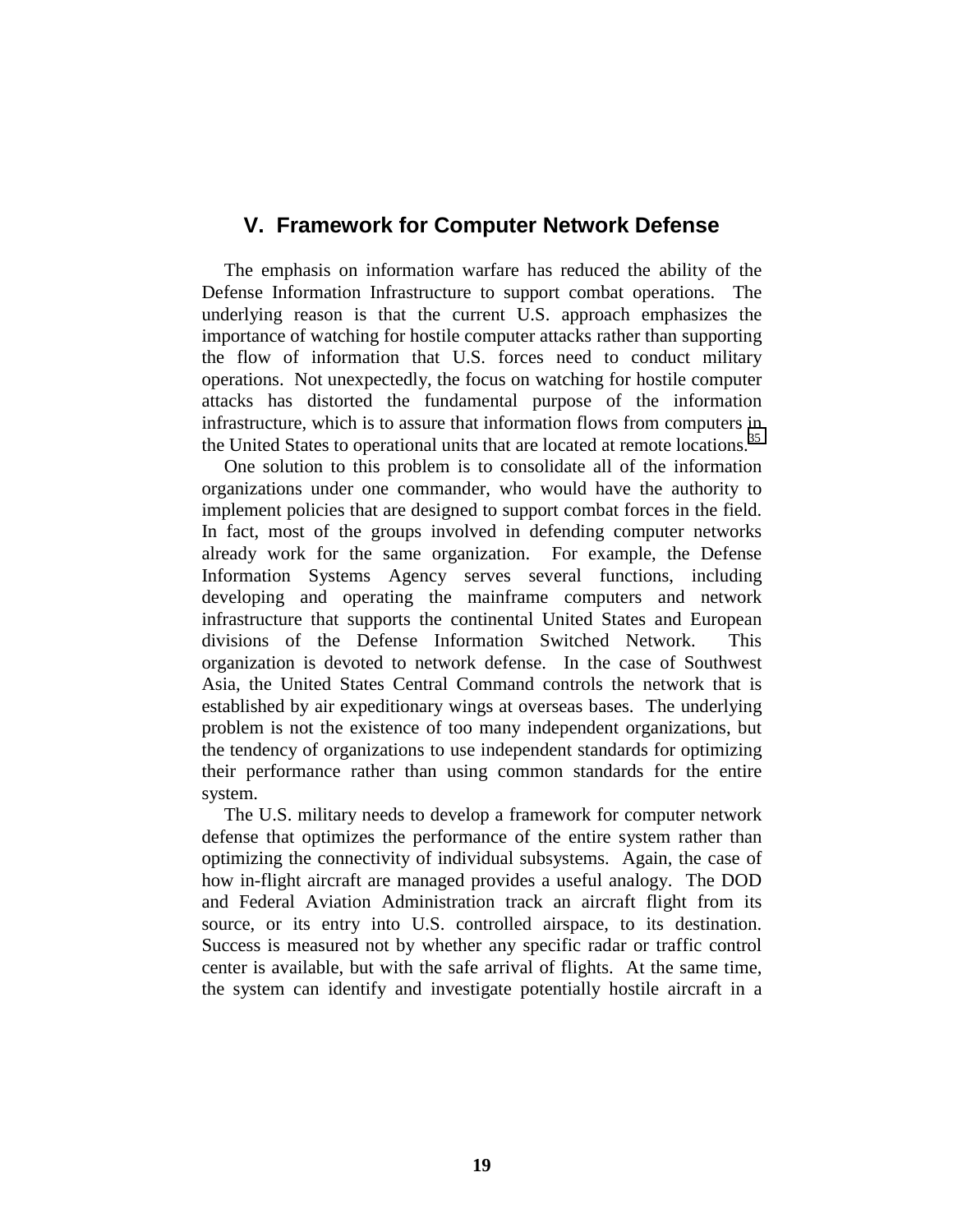coordinated fashion. Success is measured in terms of the ability to track friendly aircraft or react to hostile aircraft, while failure is expressed in terms of near misses and time delays.

This aircraft traffic model is relevant to how the U.S. military manages the information infrastructure. In the early days of electronic communications, success was measured by whether a communications line was in place, which meant that if an individual at one end of the line could signal a person at the other end and receive a reply, then the circuit was in working properly. If the person did not receive a response, then the line was cut or the person at the remote end was not there. As technology matured and many circuits were multiplexed on a single line, the measure of success evolved into the status of the numerous circuits and equipment to which it was connected. But this approach can produce failures.

For example, when the Commander of Air Combat Command visited Prince Sultan Air Base in Saudi Arabia in 1996, U.S. Air Force personnel complained that they were spending too much time updating maintenance information on systems that communicated with mainframe computers in the United States. The problem was that a division in the Defense Information Systems Agency, which was responsible for the European segment of the Defense Information Switched Network, had unilaterally prohibited the network in Saudi Arabia from using an outgoing circuit. This decision produced congestion on that circuit, which meant that all communications traffic going in and out of Saudi Arabia was delayed. While the local communications personnel, the United States Central Command, and the Defense Information Systems Agency focused on checking the status of equipment, it was more important for these organizations to monitor the flow of information through the network – just as aircraft controllers monitor the progress of aircraft moving from one area to the next.

A second example occurred during the 1996 Joint Warfighter Interoperability Demonstration, which was one of the first times that the  $9<sup>th</sup>$  Air Force Information Warfare Squadron supported an exercise. While communications personnel built a network that connected the mock base at Shaw AFB to the outside world, personnel at the Information Warfare Squadron evaluated the traffic between the deployed base and the remote mainframe computer on the basis of whether that traffic was on their approved lists. When that traffic was not approved, the squadron blocked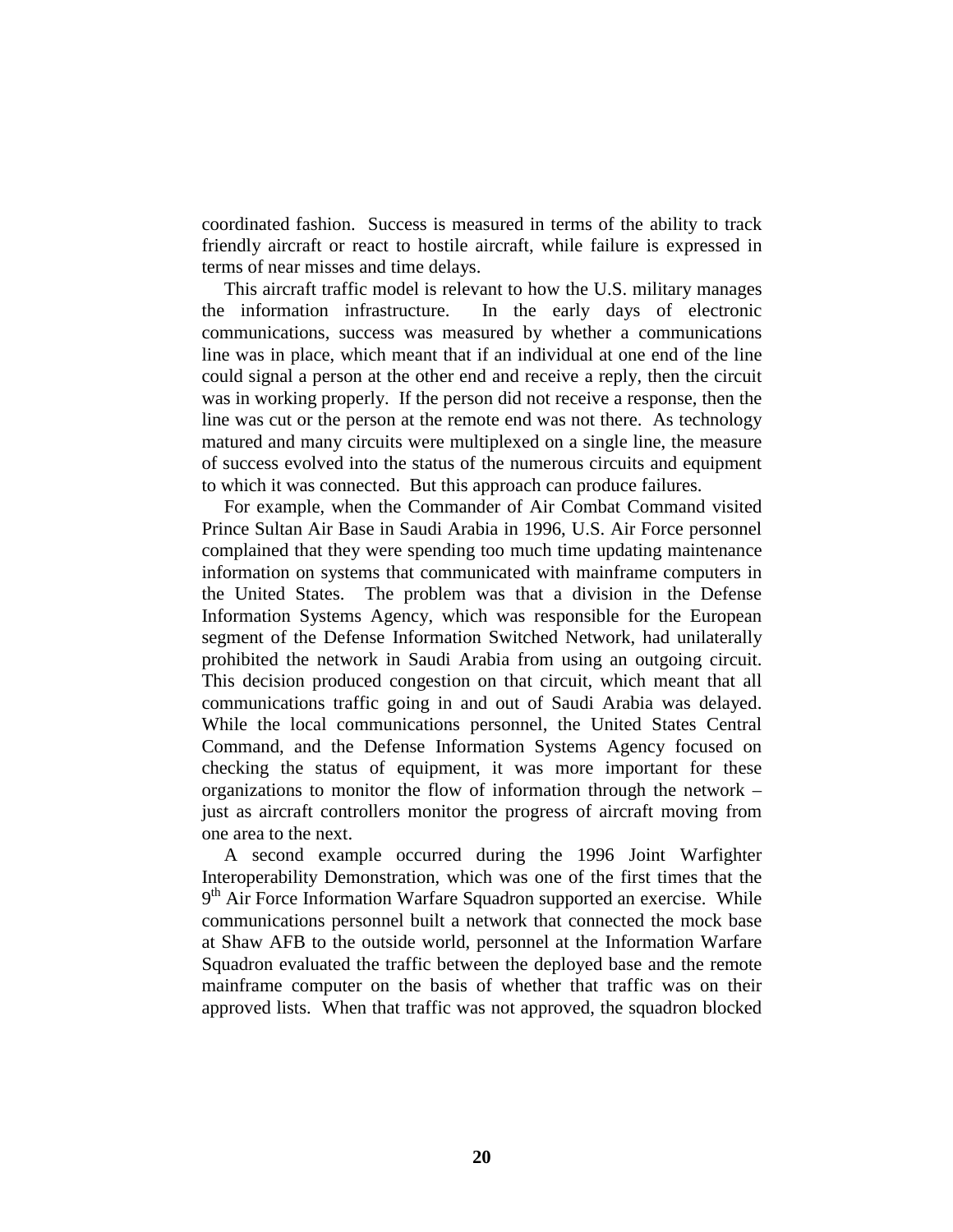that traffic on the network. One lesson from this experience is that a failure to coordinate the actions of those who support information flow with those who defend against network attacks will predictably cause missions to fail. If the U.S. military used this approach for air traffic control, it would lead to the destruction of friendly aircraft when aircrews failed to file flight plans.

It is imperative for network control organizations to minimize the time that it takes for information to move from one location to another, rather than monitoring whether equipment is operating properly. More importantly, these examples highlight the need for a model of computer network defense that manages and protects computer networks in an era when U.S. military forces are increasingly dependent on information systems for supporting military operations.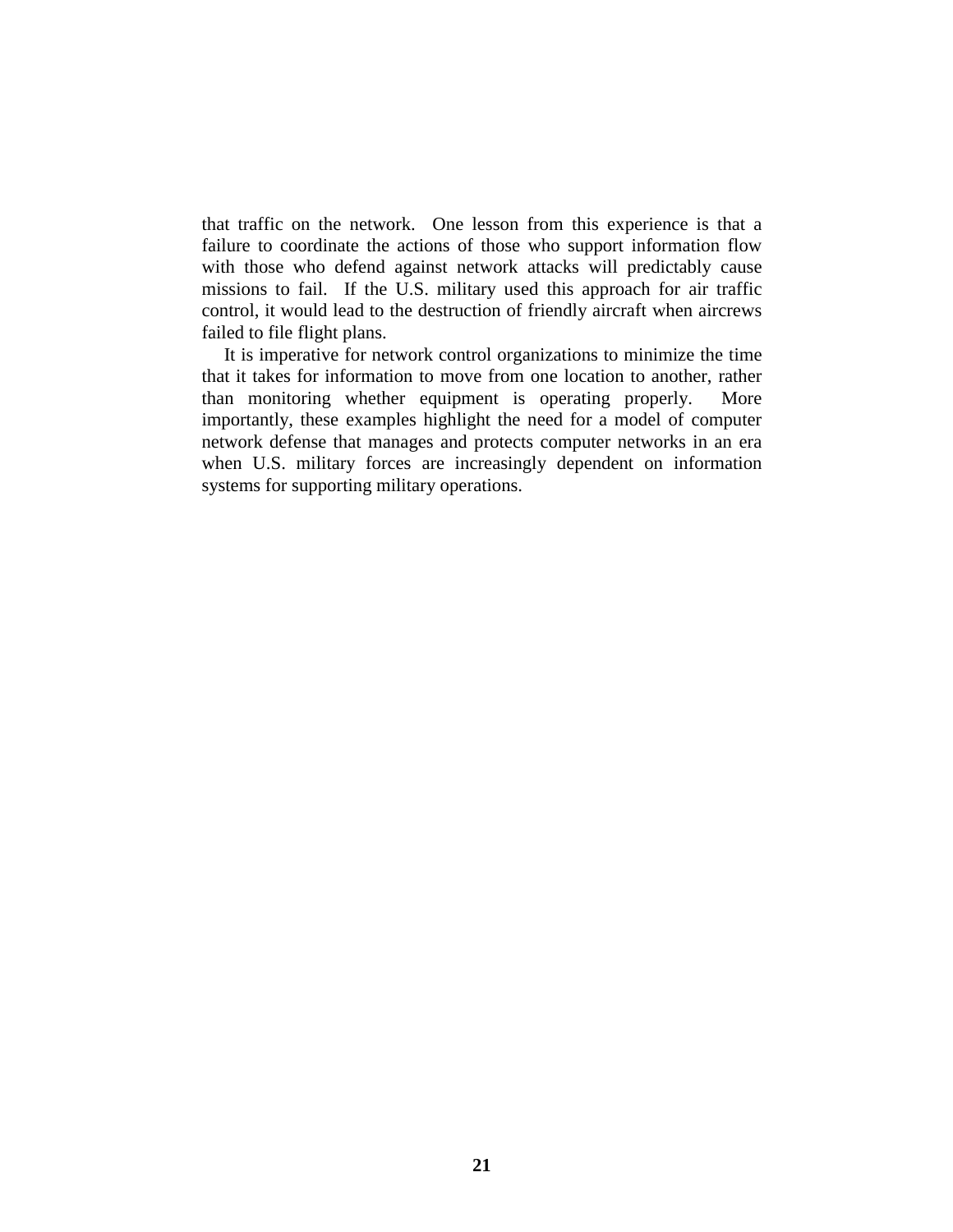#### **VI. Conclusion**

If the model for computer network defense that is used by the U.S. Air Force was similar to the air control model, the focus of computer network defense would shift from watching roadblocks to ensuring that information flows reliably and regularly – in much the same way as air traffic control and air defense systems support aircraft operations. With this approach, computer network defenders and network controllers would share the same situational awareness, which would have profound implications for the success of defending computer networks against attack.

One implication would be to prevent corrupted software from entering computer networks through floppy disks or communications links. The Air Force and DOD policies require users to protect themselves by scanning new disks with virus protection software packages. This function of computer network defense is comparable to the air traffic control model because it means that network "defenders" would have the authority to scan traffic on the network, much as airports have the authority to scan passengers and cargo for weapons and other illegal goods.

A second implication for network defense involves the question of defined airways, which in the case of airspace management means that controllers maintain the separation of aircraft by distance and altitude. All aircraft heading across the United States must fly within designated routes, or assigned air routes in the sky, which provide a safety margin because controllers can more easily separate traffic if they know the direction in which the traffic is heading. If we apply this analogy to computer network defense, network information systems would require that all electronic mail is confined to the same port numbers and web addresses. The function of network controllers is to monitor traffic on these port numbers and web addresses just as air controllers monitor planes in flight.

The third implication relates to how air-defense controllers monitor friendly air traffic while looking for threats. The function of air-defense controllers is to search for flights that are not being managed by air traffic controllers, particularly those that cross national borders, by linking radars that monitor the air traffic along the nation's borders with radars that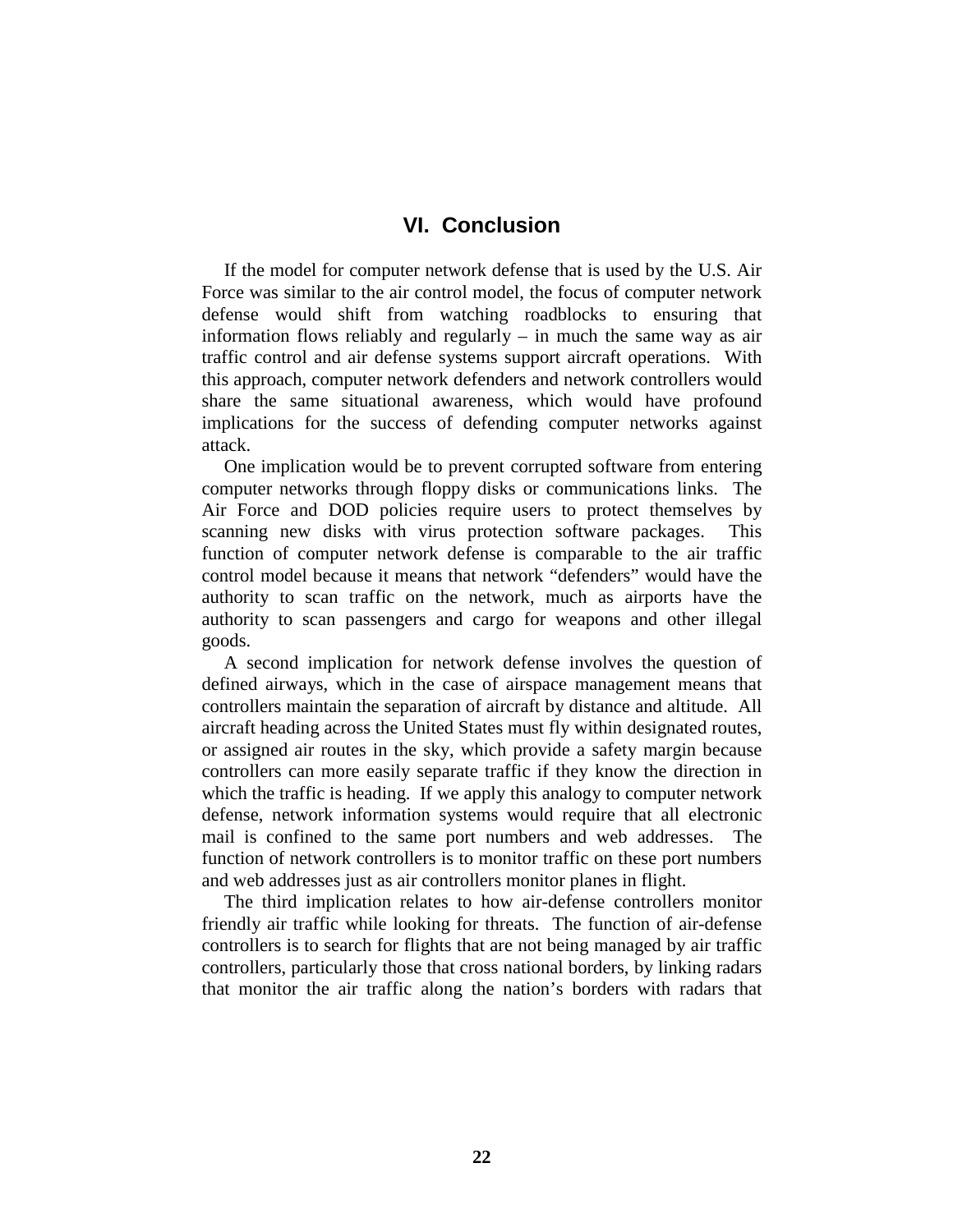monitor air traffic within the country. To employ this model of an integrated picture of all air traffic for cyberspace, network controllers would monitor traffic and take action to deal with intruders. When the network is congested, network controllers will have the ability to divert critical information around congested areas, which is analogous to the ability of air traffic controllers to divert air traffic around storms.

In conclusion, the objective for the U.S. military is to create a system which encourages those who manage the network and those who monitor and protect the free flow of information to share a common view of cyberspace. The military personnel who are responsible for providing information assurance, which is similar to controlling aircraft, will be responsible for monitoring and controlling the movement of information between bases at overseas locations and mainframe computers in the United States. The intent is to ensure that those who search for computer attacks will share the same information as those who manage congestion and delays in the network.

It is inevitable that as the U.S. military builds an information system that increases its effectiveness in military operations, the ability to defend computer networks will be as essential to the successful conduct of military operations in the twenty-first century as defending airbases was in the twentieth century.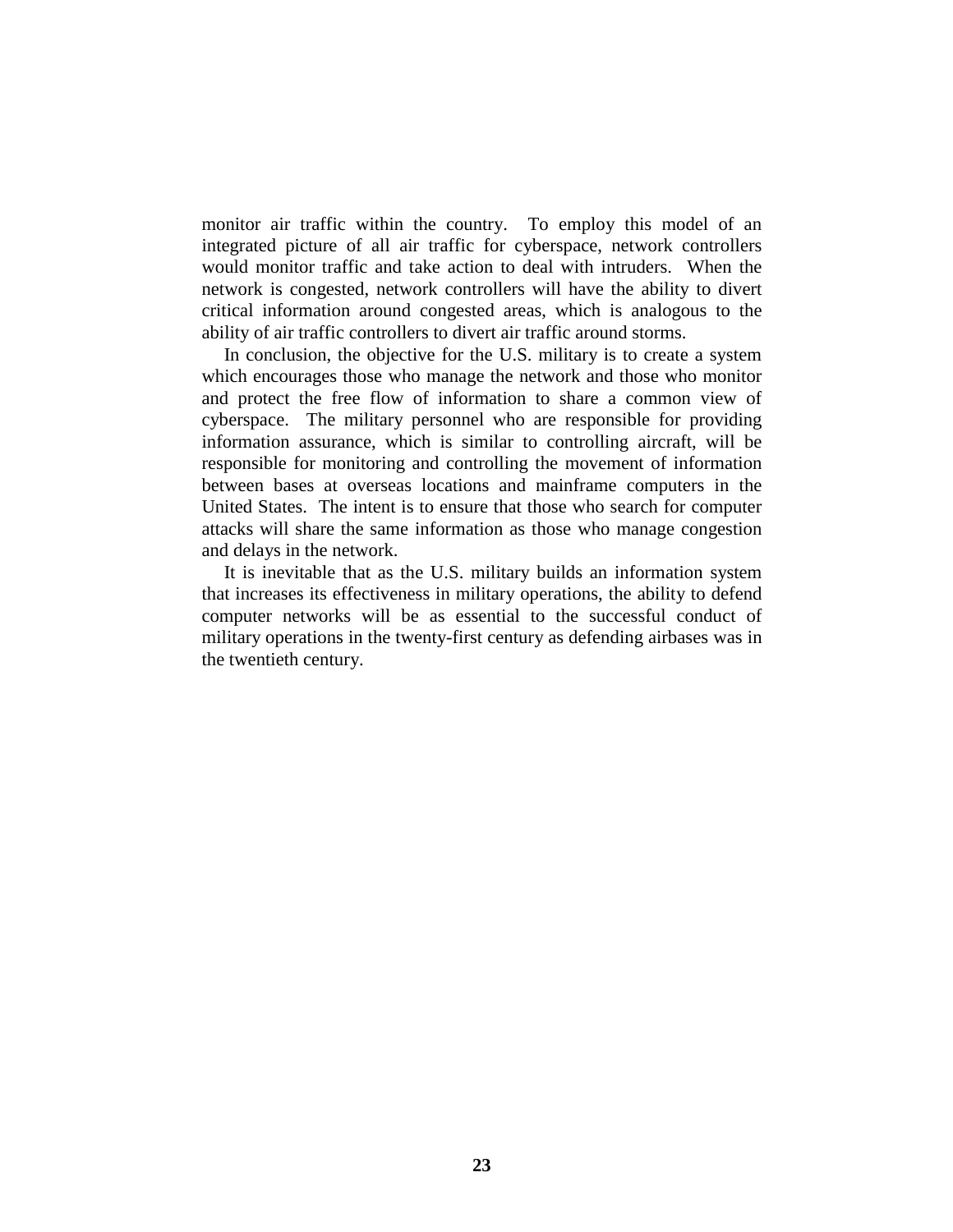#### **Notes**

3. *Joint Vision 2010*, Published by the Chairman of the Joint Chiefs of Staff, p. 19.

4. *Global Engagement, A Vision for the 21st Century* Air Force, p. 9.

5. *Cornerstones of Information Warfare*, White Paper created by the former Chief of Staff of the Air Force, Gen Ronald Fogelman and the former Secretary of the Air Force, Shelia Widnall

6. See John Warden III, "The Enemy as a System," *Airpower Journal,* Spring 1995, pp. 41-55.

7. *Air Force Doctrine Document 2-5*, Information Operations, p. i.

8. *Air Force Doctrine Document 2-5*, p. i.

9. *Air Force Doctrine Document 2-5*, p. 15.

10. Andrew S. Tanenbaum, *Computer Networks, Third Edition*, (Upper Saddle River, NJ: Prentice-Hall, Inc., 1996) p. 47.

11. Tim Bass, Alfredo Freyre, David Gruber, and Glenn Watt, "E-Mail Bombs and Countermeasures: Cyber Attacks on Availability and Brand Integrity," *IEEE Network*, March/April 1998, p. 10.

12. Thomas S. Snyder, *Air Force Communications Command: 1938-1991, an Illustrated History* (Scott AFB, IL: AFCC Office of History, 1991), p. 19.

13. WWMCS History, TRW Defense and Space Systems Support group, McLean, VA, WWMCCS System Spec. WSS-78, Annex J (UNCLAS) September 30, 1977, p. 3-4. Instead, it was "more a federation of self-contained sub-systems than an integrated set of capabilities." Quoted by Kenneth Allard, *Command, Control, and the Common Defense*  (New Haven: Yale University Press, 1990), p. 135.

14. See Kenneth Allard, *Command, Control, and the Common Defense* (New Haven: Yale University Press, 1990), p. 138.

15. Scott M. Britten, "Reachback Operations for Air Campaign Planning and Execution," (Maxwell AFB, AL: Occasional Paper No. 1, Center for Strategy and Technology), p. 1. The quote originally appeared in Nick Cook, "USA Plots Mission Support Revolution," *Jane's Defence Weekly*, November 19, 1994, p. 29.

16. Thomas S. Snyder, *Air Force Communications Command: 1938-1991, an Illustrated History* (Scott AFB, IL: AFCC Office of History, 1991), p. 127.

17. Timothy N. Castle, *One Day Too Long: Top Secret Site 85 and the Bombing of North Vietnam* (New York: Columbia University Press, 1999) p. 15.

18. See Kenneth Allard, *Command, Control, and the Common Defense,* p. 141.

19. Bassam Halabi, *Internet Routing Architectures* (Indianapolis, IN: Cisco Press, New Riders Publishing, 1997), p. 3.

<sup>1.</sup> Executive Order 13010 of July 15, 1996 as amended on November 13, 1996 and April 3, 1997.

<sup>2.</sup> John Warden III, "The Enemy as a System," *Airpower Journal,* Spring 1995, pp. 41-55.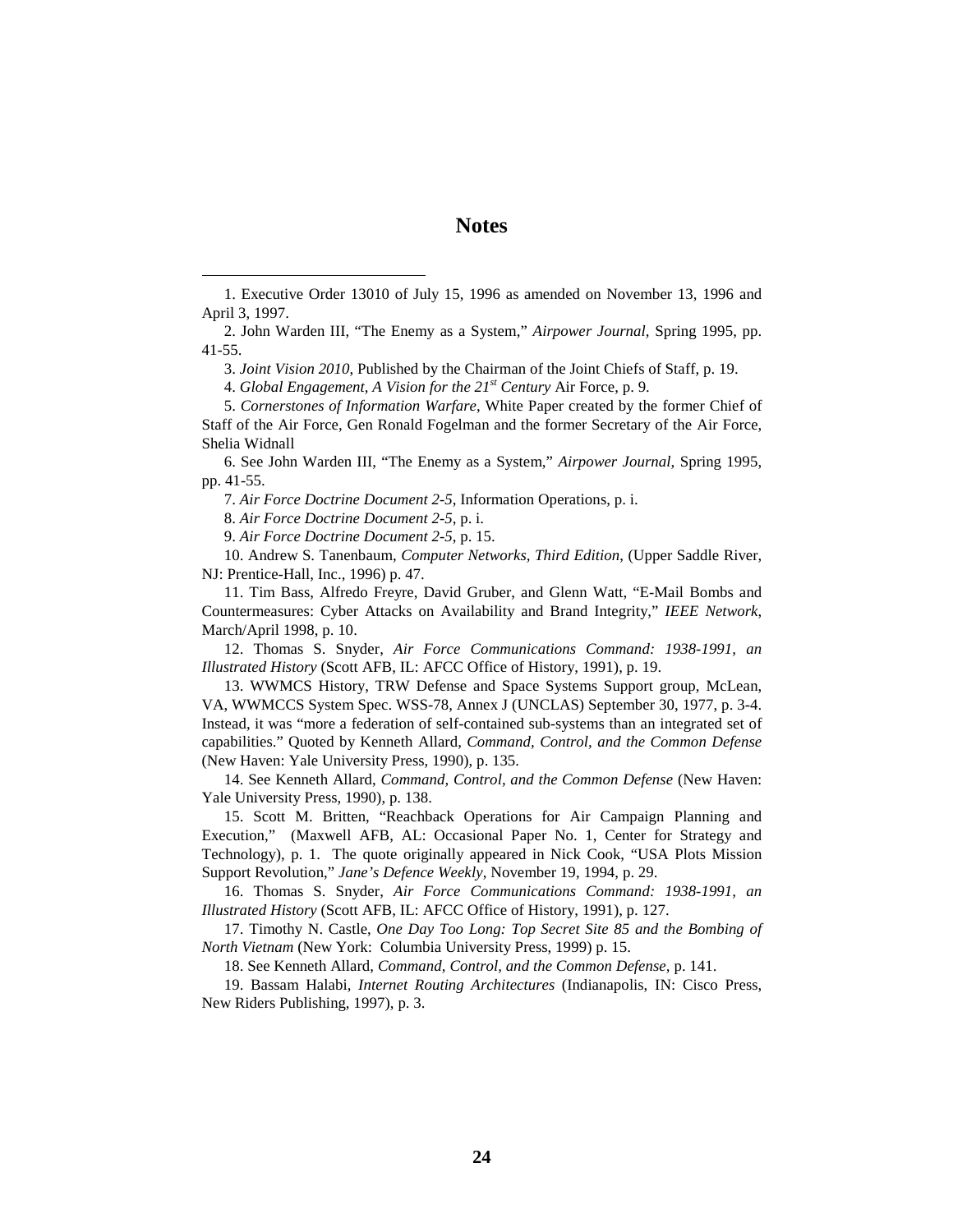20. Douglas E. Comer, *Internetworking with TCP/IP Vol. 1: Principles, Protocols, and Architecture, Third Edition*, (Upper Saddle River, New Jersey: Prentice Hall, 1995), p. 37.

21. This discussion relies on Marshall Rose's definition of the Internet, in which "The term *internet* (lowercase-I) is used when making a generic reference to a network built using internetworking technology, whilst the term *Internet* (capital-I) is used when specifically referring to this network." Marshall T. Rose, *The Simple Book: An Introduction to Management of TCP/IP based internets* (Englewood Cliffs, New Jersey: Prentice Hall, 1991), p. 2.

22. Marshall T. Rose, *The Simple Book: An Introduction to Management of TCP/IP based internets*, (Englewood Cliffs, New Jersey: Prentice Hall, 1991), p. xx.

23. *Air Force Communications Command*, p. 195-212.

24. *Ibid*., p. 212.

25. George Gilder, "The Bandwidth Tidal Wave," *Forbes ASAP*, December 5, 1994. Located on the web at: http://www.forbes.com/asap/gilder/telecosm10a.htm

26. In effect, this represented a loan that was based on the savings projections from the use of new computers, which were sent to the communications squadrons and controlled by personnel who worked in the Network Control Centers.

27. See *Air Force Communications Command,* p. 212. In a report to Congress in 1995, the GSA stated that the "Estimated development costs can skyrocket due to poorly defined or shifting requirements. Delays in developing and deploying a new system can erode projected benefits and delay returns on investment, and poorly designed systems can aggravate operational problems or create new ones. In the worst cases, systems development effort can suffer from a cascade of problems that lead to the termination of the effort, and a total waste of expended funding. Large "grand design" systems are particularly vulnerable to such problems because of their "all or nothing" approach. Information Technology Investment: A Government wide Overview (Letter Report, 07/31/95, GAO/AIMD-95-208). Letter from the Government Accounting Office to the Chairman, Committee on Governmental Affairs, U.S. Senate, July 1995. Found at URL: http://www.itpolicy.gsa.gov/mke/library/gaoiti.txt.

28. Robert Lagas, *Information Technology Management Reform Act Summary* (Office of Information Resources Management, National Institute of Health), at http://irm.cit.nih.gov/itmra/itmrasum.html.

29. *Information Technology Management Reform Act of 1995*, Public Law 104-208, SEC. 5121-5124. Full text of Act located at http://www.gsa.gov/irms/ka/mke/ capplan/s1124\_en.htm

30. *Information Technology Management Reform Act of 1995*, Public Law 104-208, SEC. 5125. Full text of Act located at http://www.gsa.gov/irms/ka/mke/ capplan/s1124\_en.htm

31. David Gruber, "Full Range of Communications Tools Support Forces in Harsh Locations," *Signal: AFCEA's International Journal*, November 1997, p. 39.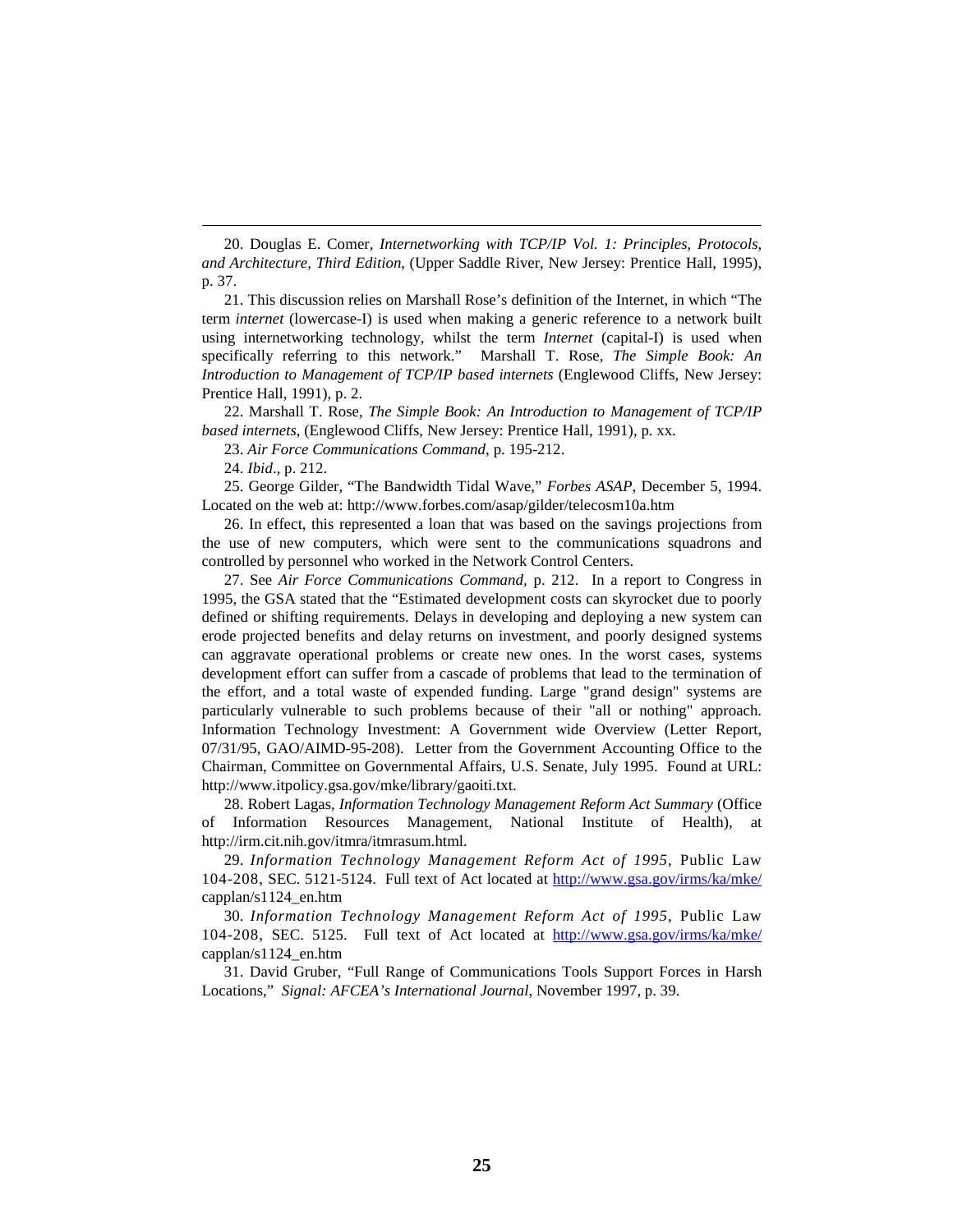<span id="page-38-0"></span>32. The F-22 System Program Office levied a requirement for OC-3 (45 Mbps) links to the F-22 maintenance hanger. Currently, the data rate supporting the unclassified network requirements at ACC bases are T-1 (1.544 Mbps).

33. The first AEF deployed from the  $347<sup>th</sup>$  Wing at Moody AFB, Georgia, at which time the author was the  $347<sup>th</sup>$  Communications Squadron Commander.

34. James A. Vaughan, *366th Air Expeditionary Wing Bandwidth Utilization Study,*  Engineering *Shaik Isa Air Base, Bahrain, 3 April 1998 – 3 May 1998* (Tinker AFB, OK: 38th and Installation Wing, 1998), 1.

35. One group operates the line of business application software in the United States; another group operates the mainframe computer itself; a third group operates the base network and moves information from the mainframe computer to an external gateway on the installation; a fourth group operates the network infrastructure that takes the information from the installation and moves it through the United States to a departure point under control of operators in Europe; a fifth group in Europe manages the infrastructure that pushes the information to Southwest Asia; a sixth group operates the network equipment within Southwest Asia; a seventh group operates the information infrastructure supporting the deployed AEF base; an eighth group, and possibly others, monitors the network to ensure that adversaries are not attacking; and finally, there is the person on the computer in the remote area who is working with information on the mainframe computer.